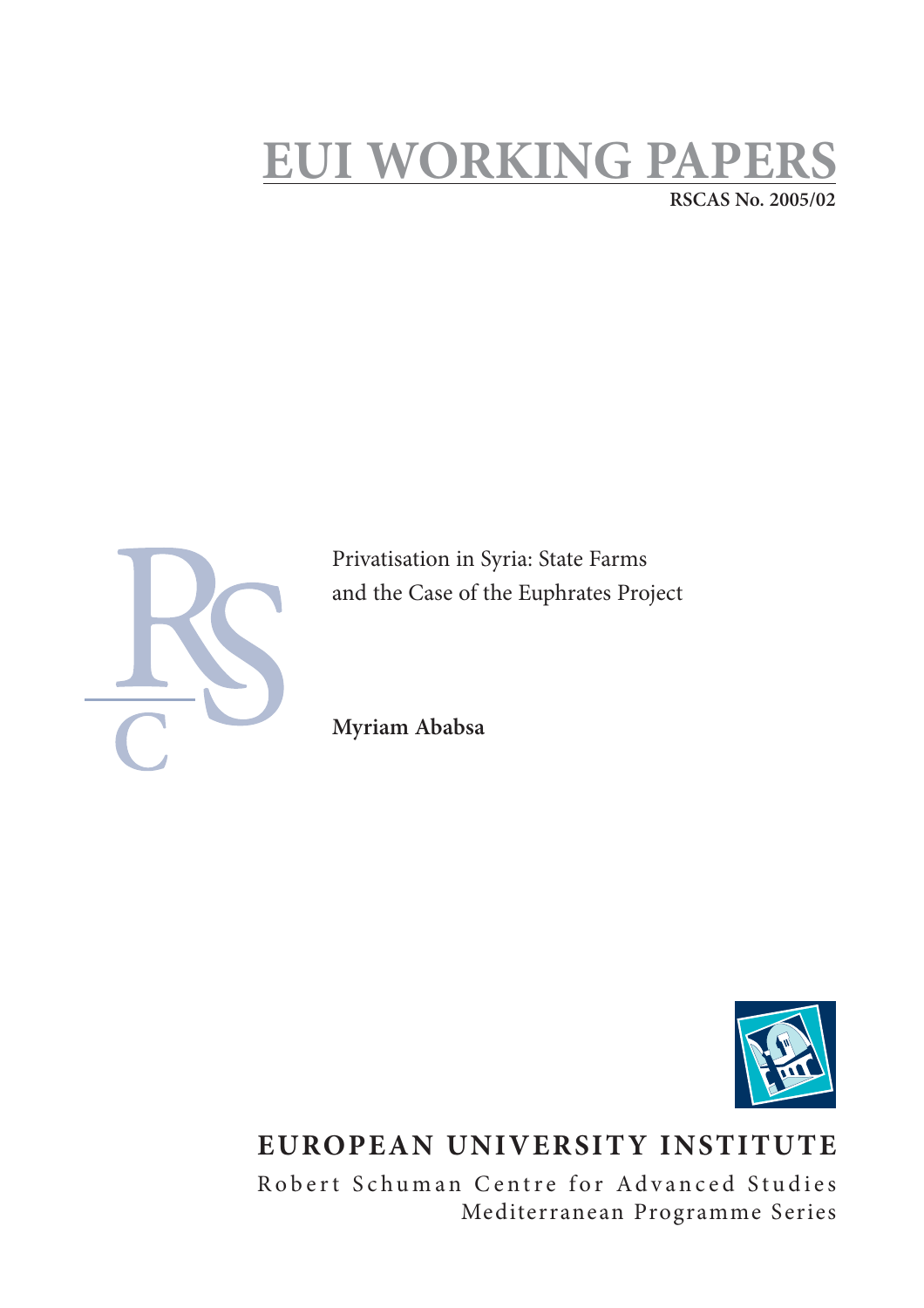# **EUROPEAN UNIVERSITY INSTITUTE, FLORENCE ROBERT SCHUMAN CENTRE FOR ADVANCED STUDIES**

*Privatisation in Syria: State Farms and the Case of the Euphrates Project.* 

**MYRIAM ABABSA**

EUI Working Paper **RSCAS** No. 2005/02 **BADIA FIESOLANA, SAN DOMENICO DI FIESOLE (FI)**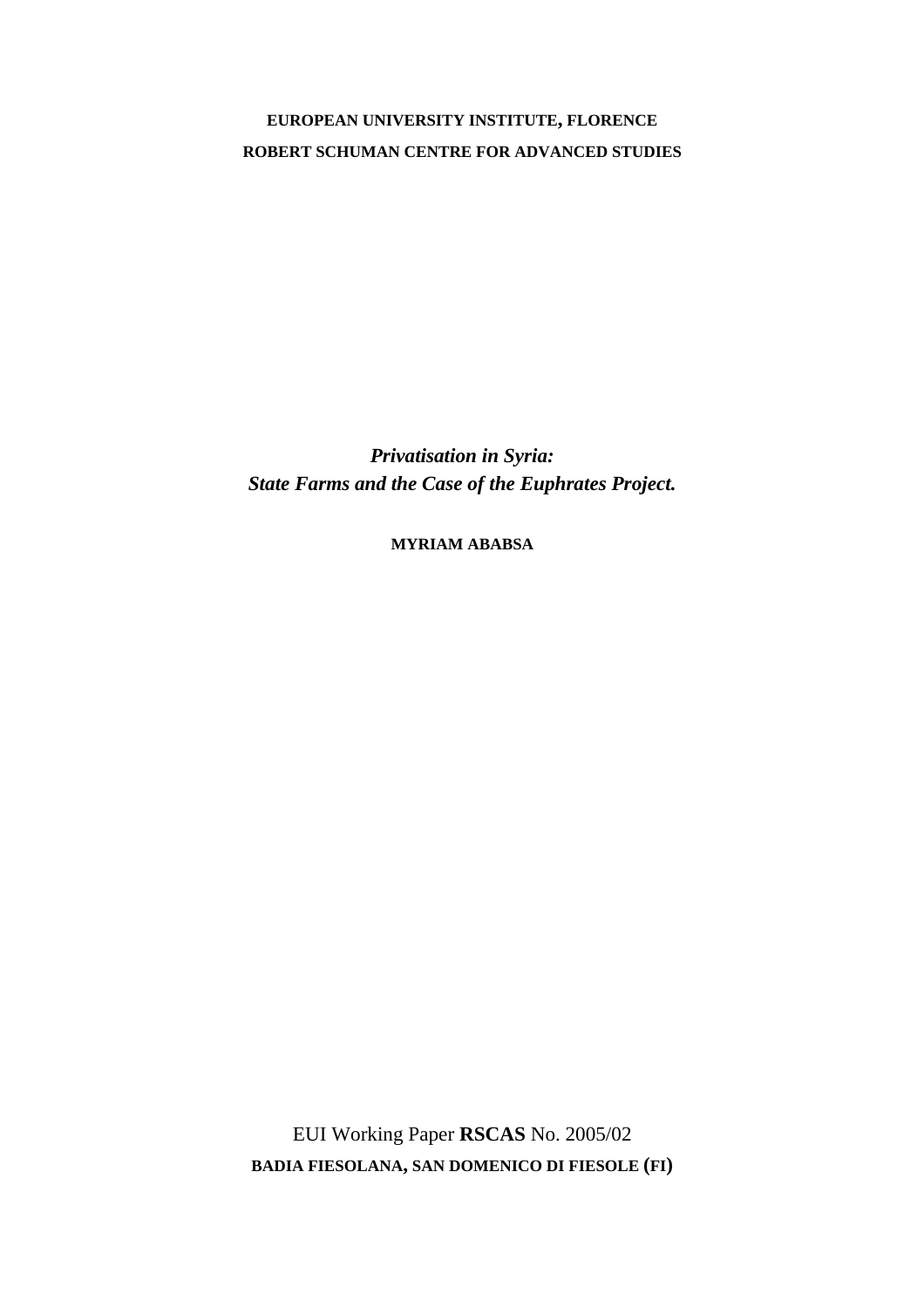All rights reserved.

No part of this publication may be reproduced, distributed or utilised in any form or by any means, electronic, mechanical, or otherwise, without the prior permission in writing from the Robert Schuman Centre for Advanced Studies.

Download and print of the electronic edition for teaching or research non commercial use is permitted on fair use grounds—one readable copy per machine and one printed copy per page. Each copy should include the notice of copyright.

Permission for quotation should be addressed directly to the author(s). See contact details at end of text. Source should be acknowledged.

ISSN 1028-3625

© 2005 Myriam Ababsa

Printed in Italy in February 2005 European University Institute Badia Fiesolana I – 50016 San Domenico di Fiesole (FI) Italy

http://www.iue.it/RSCAS/publications/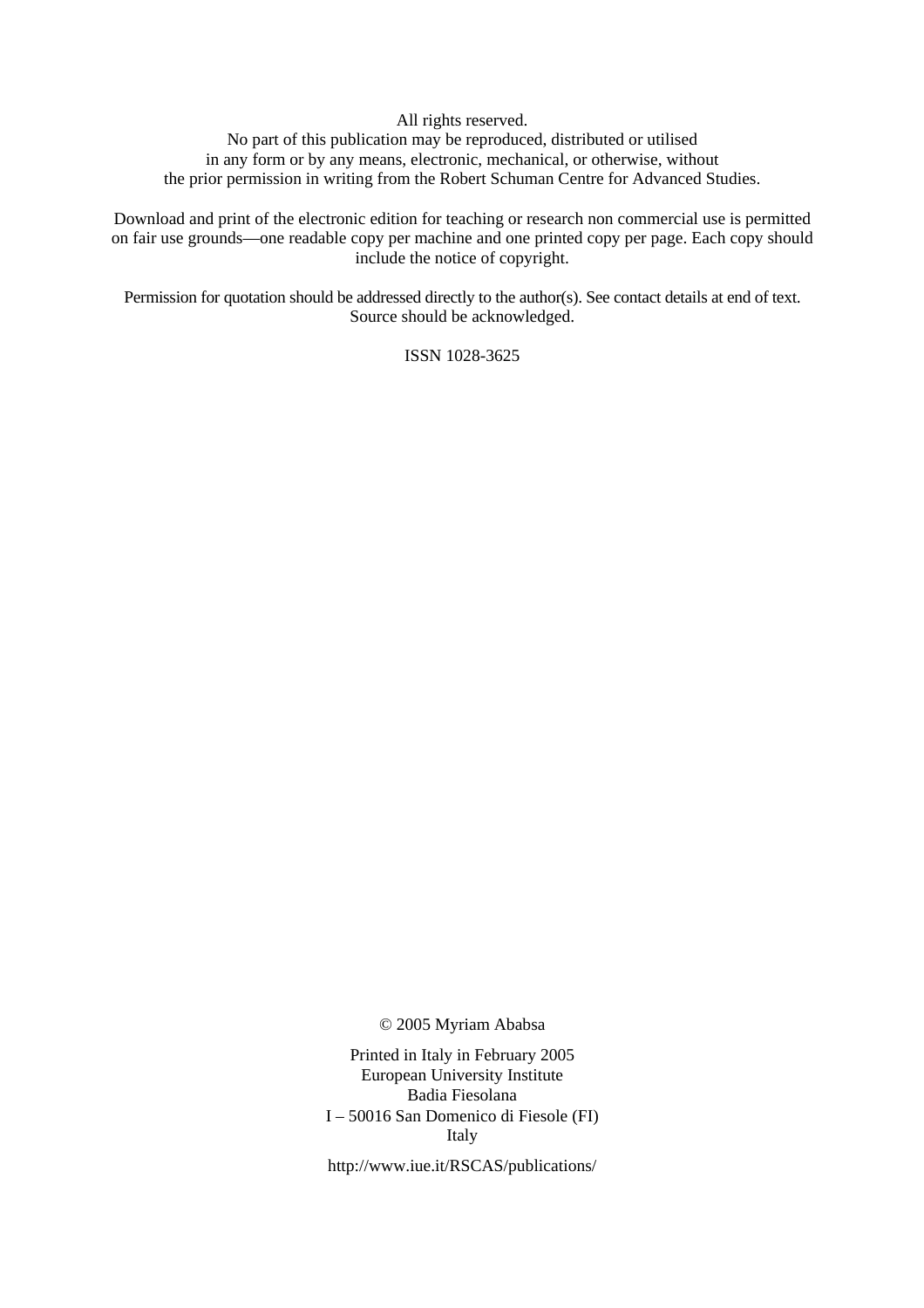### **Robert Schuman Centre for Advanced Studies**

The Robert Schuman Centre for Advanced Studies carries out disciplinary and interdisciplinary research in the areas of European integration and public policy in Europe. It hosts the annual European Forum. Details of this and the other research of the centre can be found on: http://www.iue.it/RSCAS/Research/

Research publications take the form of Working Papers, Policy Papers, Distinguished Lectures and books. Most of these are also available on the RSCAS website: http://www.iue.it/RSCAS/Publications/

The EUI and the RSCAS are not responsible for the opinion expressed by the author(s).

#### **Mediterranean Programme**

The Mediterranean Programme was set up at the Robert Schuman Centre for Advanced Studies of the European University Institute in 1998. It focuses on the Mediterranean region.

The Mediterranean Programme engages in research with the twin aims of: a) generating intellectually excellent scholarly work; and b) contributing to the general policy debate relating to the flows of persons, goods and ideas between and within the Northern, Eastern, Southern and Western Mediterranean areas in its four **c**ore fields of interest: EU–Mediterranean/Middle East Relations, Political Regimes, State, Economy and Society in the Middle East and North African, International Migration, Energy Relations in the Mediterranean region.

The Mediterranean Programme and its activities have been financed by: Capitalia, Compagnia di San Paolo, Eni spa, Ente Cassa di Risparmio di Firenze, European Commission, European Investment Bank, Fondazione Monte dei Paschi di Siena, and Regione Toscana.

The Annual Mediterranean Social and Political Research Meeting brings together scholars from across the region.

http://www.iue.it/RSCAS/Research/Mediterranean/Meetings.shtml

*For further information:*  Mediterranean Programme Robert Schuman Centre for Advanced Studies European University Institute Via delle Fontanelle, 19 50016 San Domenico di Fiesole (FI), Italy

 $Fax: + 390554685770$ E-mail: lotta.svantesson@iue.it http://www.iue.it/RSCAS/Research/Mediterranean/Index.shtml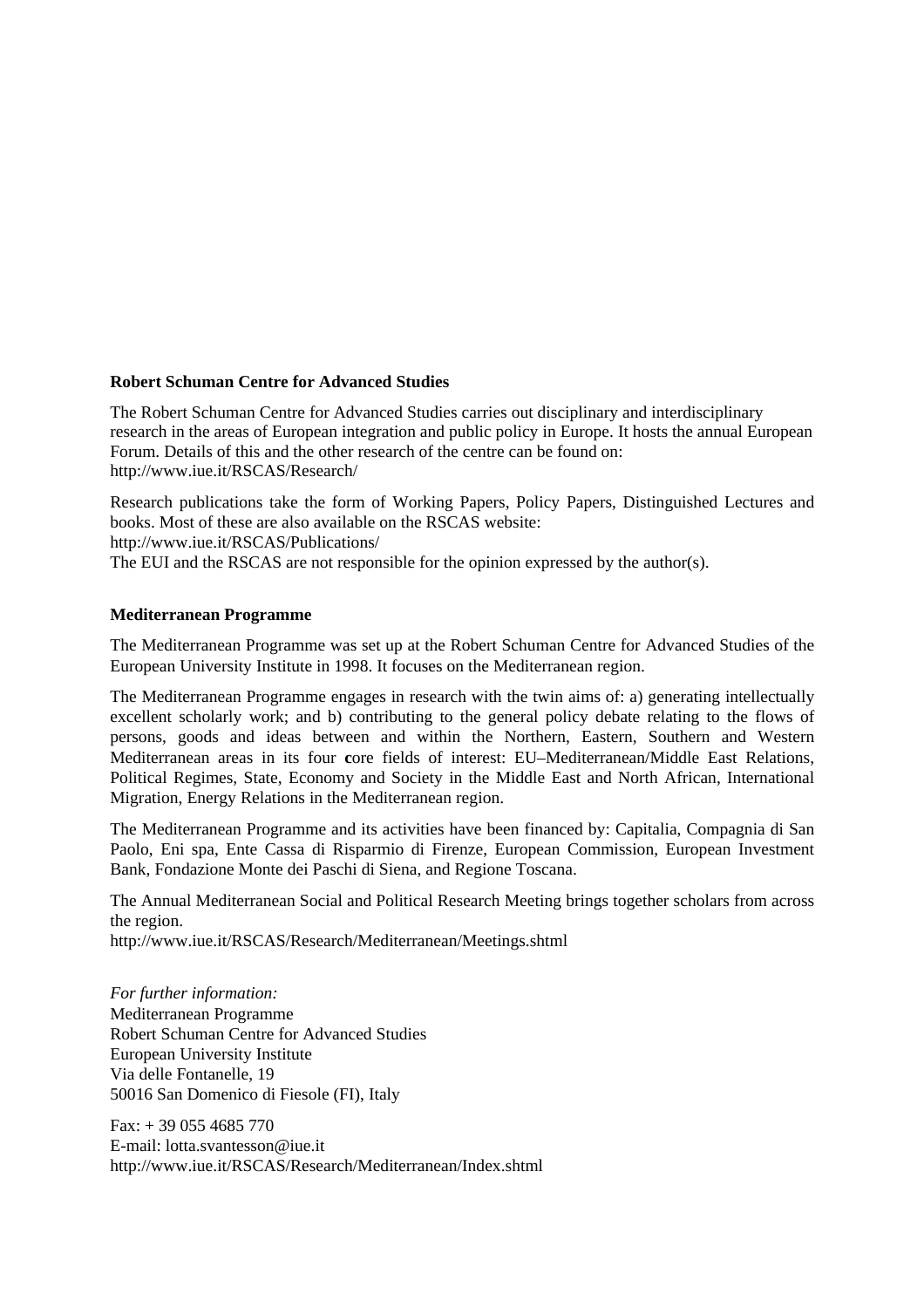# **Abstract**

Between December 2000 and December 2001, the Syrian Ba'th party promulgated a series of political decisions (*taqarir*) that aimed at privatising the state farms in Syria. The main one, decision number 83 of 16 December 2000, put an end to 43 years of collectivist experiments in the field of land reform. The main region targeted by the decision 83 of 2000 was the Syrian North-East, the Jazîra, where the Euphrates Project, was implemented. According to decision 83, land was parcelled out in shares of 3 ha for irrigated land and 8 ha for non-irrigated land. It called for land to be distributed to, in order of priority, the former owners, the farm workers, and employees of the General Administration of the Euphrates Basin (GADEB). The paper explores the legislative principles of this decision and its impact on agrarian structures and social hierarchies in the Syrian Jazîra. I analyse this process as a case of counter-revolution that marks the end of the socialist ba'thist ideology.

# **Keywords**

Agrarian reform, State farms, Privatisation, Syria.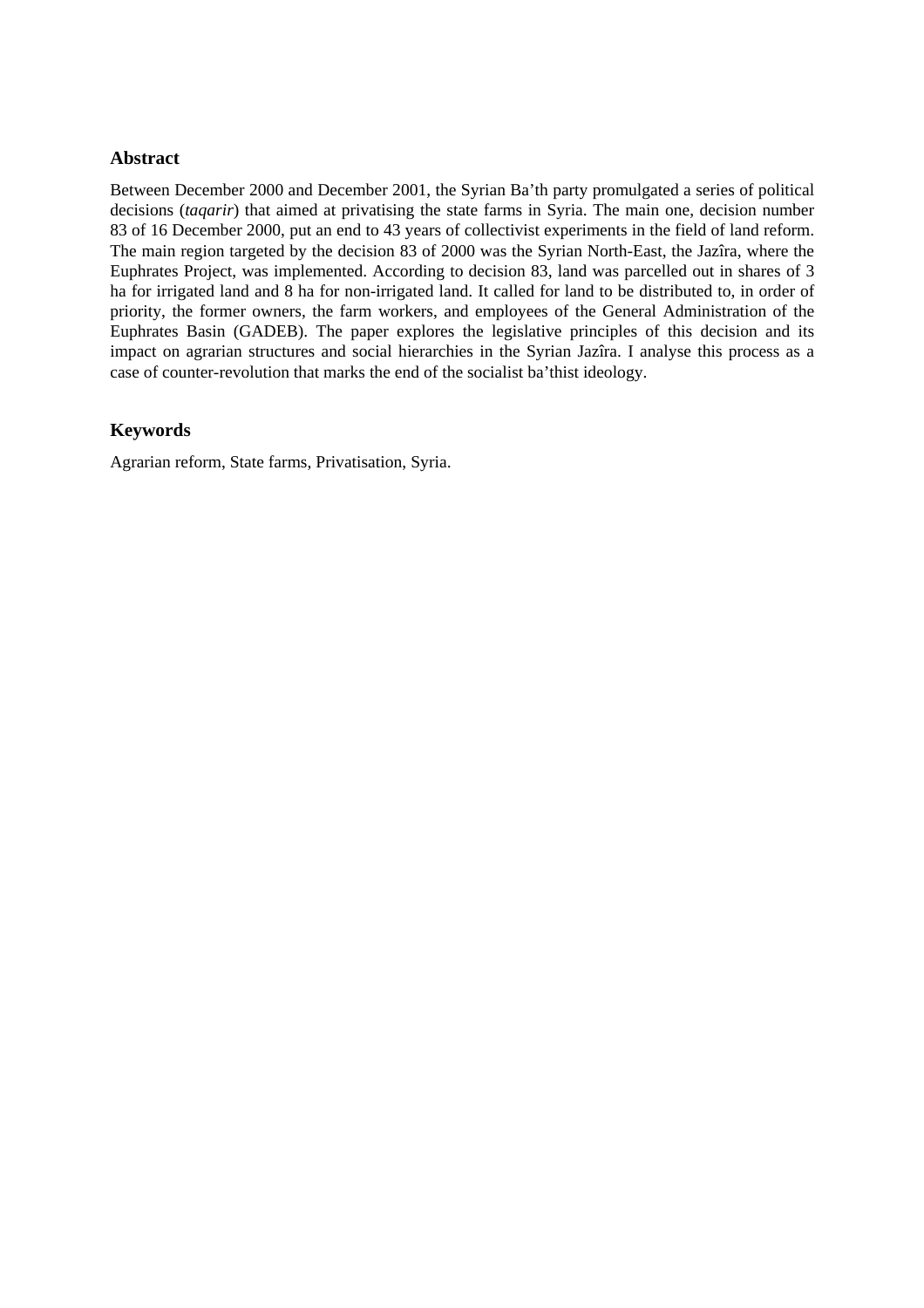# **Introduction**

Between December 2000 and December 2001, the Syrian Ba'th party promulgated a series of political decisions (*taqarir*) that aimed at privatising the state farms in Syria. The main one, decision number 83 of 16 December 2000, put an end to 43 years of collectivist experiments in the field of land reform, including 38 years under the aegis of the Ba'th party. Those reforms had established state farms and, more generally, the replacement of the traditional tribal social allegiances by a collectivist system. The main region targeted by the decision 83 of 2000 was the Syrian North-East, the Jazîra. It is there that the massive irrigation scheme, the Euphrates Project, was implemented, consisting in the construction of a major dam (1974) and the subsequent irrigation of 150,000 hectares (on the 640,000 scheduled) in the valleys of the Euphrates, the Balikh and the Khabour.

Decision 83—and the move towards privatisation that it represents—should be seen against a broader backdrop of controlled economic liberalisation (*infitah*) underway in Syria since the early 1990s. More specifically, however, the decision was a response to decline in agricultural production and intense corruption in the state farms. The land was parcelled out in shares of 3 ha for irrigated land and 8 ha for non-irrigated land. It formally allocated 'right of use', and not property. It called for land to be distributed to, in order of priority, the former owners, the farm workers, and employees of the General Administration of the Euphrates Basin (GADEB). The decision triggered considerable tension and competition among these three categories, as each feared being excluded from the land redistribution process. As implementation proceeded through four phases (discussed below), more than 250 complaint letters were addressed to the Syrian Presidents office and a peasant revolt took place in the village of Disbi Afnan on the 14-12-2002. Nevertheless, the reform and its consequences have failed to attract broader attention, and were hardly mentioned in the economic columns of Syria's daily press.

This paper explores the legislative principles and the objectives of the *taqrir* 83 of 16-12-2000. It also explores the impact of the decision on agrarian structures and the social hierarchies in the Syrian Jazîra. I suggest that, to a greater degree than the political liberalization process announced in 1991, this land reform has marked the end of the socialist ba'thist ideology. However, it has done so while simultaneously renewing the clientelist political system. I will test the assumption developed in February 2002 by Syrian intellectuals and civil servants of the Raqqa Mohafazat, according to which this reform would reinforce the existing power structures. As Ray Bush suggested, this reform is a case of counter-revolution (Bush, 2002). But, as we will see, its beneficiaries are not the expected ones.<sup>1</sup>

#### **1. State Farms in Syria and the Euphrates Project**

State farms were created in Syria as a result of successive land reform laws in 1958, 1963 and 1966. These laws offered the state the opportunity to rationally manage agricultural resources that had been previously 'plundered' by absentee landowners. When the land reform was completed in 1970, 1,513,000 hectares had been expropriated by the State, including 443,000 ha that had been handed over to private individuals, 338,000 ha distributed collectively to peasants in cooperatives, 38,000 ha sold and 140,000 ha reserved for the state farms. Notably, 351,400 hectares in arid areas were not been distributed. 306,000 ha of this arid land was located in Jazîra. Here, it was decided that the population was insufficient to allow for meaningful re-distribution (Hinnebusch, 1989: 96).

<sup>1</sup> Fieldwork was conducted in Raqqa in September and December 2003, with a grant received from the *Lebanese Centre for Policy Studies*, as a winner of the 2002 *Middle East Research Competition*. Interviews with employees and land owners made in Raqqa this October 2004 helped me to update the data. From 1998 to 2004, I wrote a Ph D in Geography entitled *'Ideologies and Territories in a Pioneer Front: Raqqa and the Euphrates Project in the Syrian Jazîra'*, with grants from Tours University and the CERMOC (now Institut Français du Proche Orient). I thank these institutions for their help. Special thanks are due to Prof. Dr. Pierre Signoles and Prof. Dr. Ray Bush for their advice and assistance with regard to my case, and also to Dr. Christopher Parker for his suggestions and help in correcting my English.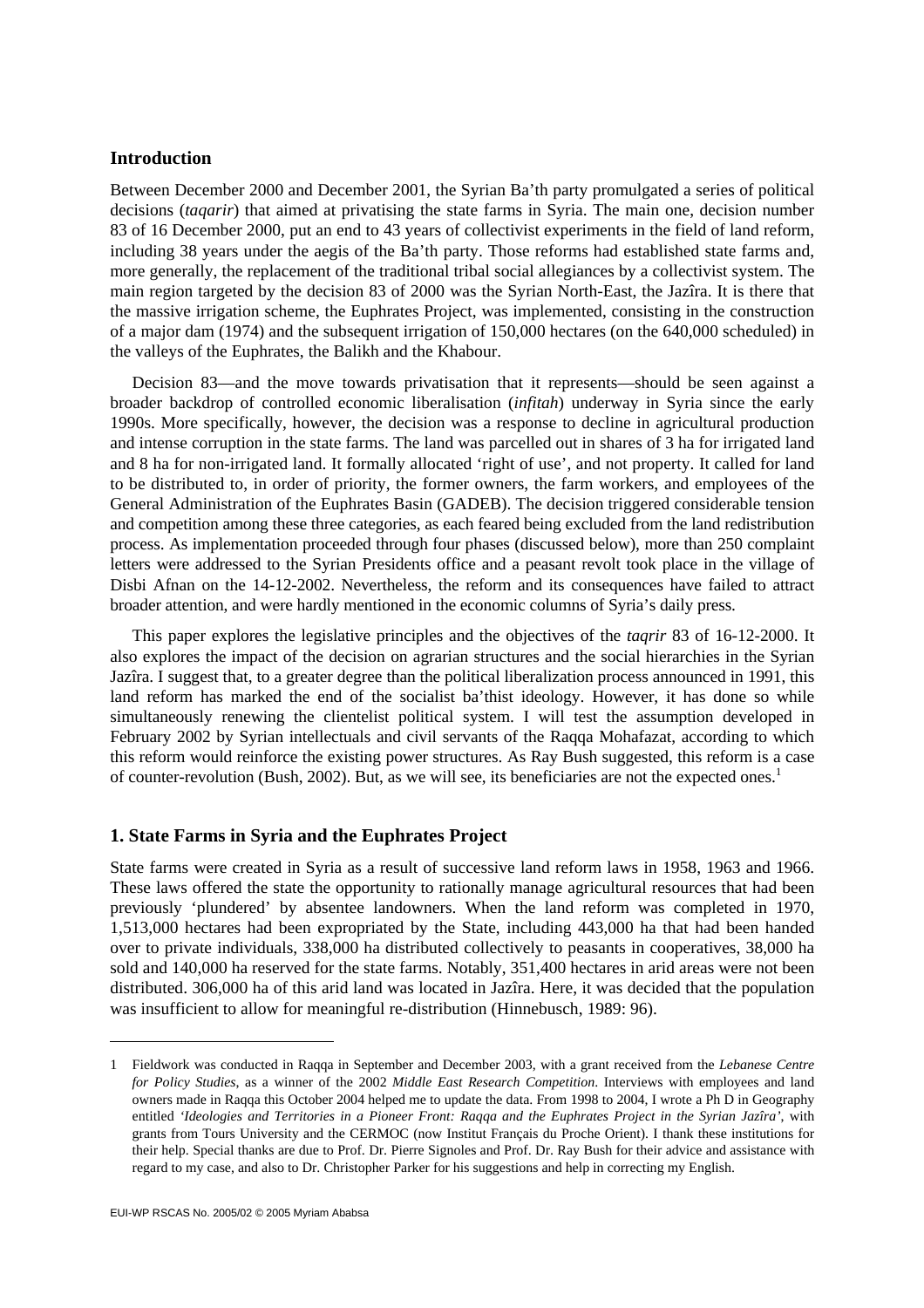#### *1.1. Creation and Evolution of the State Farms in Syria*

State farms were conceived as *avant-garde* structures to train farm labourers with modern techniques of production and to diffuse the ba'thist socialist ideological principles. The first State farms were established in the sixties. Standard acreage ranged from 100-155 ha in Deir ez Zor and Aleppo, to 14,000 ha in Raqqa, and to 36,000 ha in the northern Jezireh city of Qamechlia. The state farms quickly became associated with low productivity and heavy production costs. In 1972, nine out of fifteen farms lost money, and the milk production cost two and half times the retail price (Hinnebush, 1989). At the beginning of the 1980's, 72,000 ha of State farm land was distributed (Hinnebusch, 1989: 118; table 1). In the north-eastern Mohafazat of Aleppo, Raqqa, Deir ez Zor and Hassaka state farms covered 68 146 hectares of which 21 011 ha were irrigated in the Pilot Euphrates Project. A further 45 862 hectares were uncultivable lands that were also included in the state farms in 2002 (*Teshreen* article, 23-6-2003).

| Year        | State farms total surface | Cultivated surface |
|-------------|---------------------------|--------------------|
| 1970        | 138,000 ha                | 64,132 ha          |
| 1983        | 67,666 ha                 | 10,378 ha          |
| <b>2000</b> | 68,146 ha                 | $21,011$ ha        |
| 2000        | 68,146 ha                 | 21,011 ha          |

#### **Table 1: State Farms Surfaces Evolution (1970 – 2000)**

Source: Hinnebusch, 1989: 203 and GADEB, 2001, Teshreen, 2002

#### *1. 2. The Pilot Project State Farms in the Euphrates Project*

In all, fifteen Pilot Project farms and villages were created as part of the large Euphrates Project. That project constituted the major Ba'thist enterprise of the 70s. It created a new agro-alimentary sector and an abundant electric power supply. From a social point of view, engineers and workers acquired new skills as they were engaged in the substantial projects of dam-building and the construction of the new city of Thawra. The Euphrates Project was as much a political as an economic project. The land reform was to assist in the new socialist order as a substitute for the tribal structures dominant in Jazîra and with it the political control of a long insubordinate area. More than half a million hectares of new irrigated perimeters were planned that included 450,000 ha to be gained on the steppe and improvements to 160,000 ha already irrigated land to be made (Maps. 1 and 2 in Appendix).

The creation of lake Assad in 1973, submerged 66 villages and 126 hamlets located on fertile lands in the Euphrates banks. Sixty thousand people from the Walda semi-nomadic tribe had to be moved. The Dam Ministry created 15 State farms for the displaced in the Pilot Project and 42 colonization villages at the Turkish border, in the Kurdish area of Hassaka Mohafazat to form an 'Arab belt'. The fifteen state farms of the Pilot Project were built on lands expropriated by the State in the *barriya*, a zone of pasture and dry culture. Most of its land belonged to members of the Hleissat, a formerly semi-nomadic tribe that settled near Raqqa in the 1940's. Each state farm constituted a model village where farm labourers were paid and governed by a *'council of production'* (Hannoyer, 1985: 32).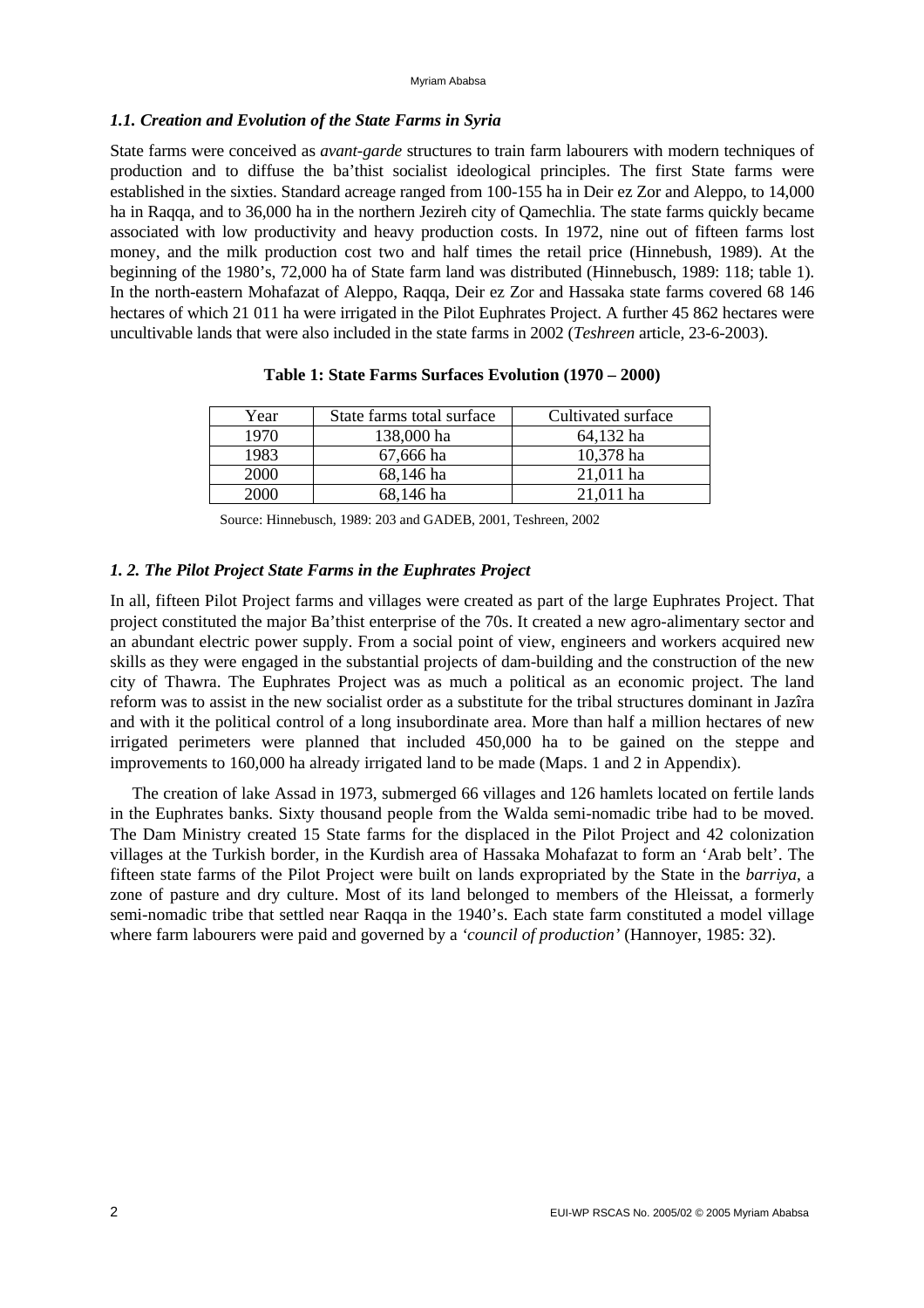| Name of the | Number of   |         |         | Number of | Number of | Number    | Number   |
|-------------|-------------|---------|---------|-----------|-----------|-----------|----------|
| farm        | inhabitants | Men     | Women   | peasants  | engineers | of school | of shops |
|             |             |         |         | houses    | houses    | classes   |          |
| Andalous    | 2 5 6 1     | 1 2 5 5 | 1 3 0 6 | 330       | 10        | 6         | 5        |
| Rachid      | 3 1 2 0     | 1529    | 1591    | 404       | 12        | 2         | 3        |
| Ansar       | 4 9 6 0     | 2420    | 2 540   | 636       | 10        | 8         | 5        |
| Yarab       | 3 1 0 4     | 1 5 2 1 | 1583    | 497       | 10        | 6         | 3        |
| 'Adnanya    | 4 1 5 9     | 2038    | 2 1 2 1 | 516       | 10        | 8         | 5        |
| Qahtania    | 4 1 1 9     | 2018    | 2 1 0 1 | 514       | 12        | 8         | 5        |
| Rabi'a      | 4 0 4 8     | 1981    | 2065    | 500       | 12        | 8         | 5        |
| Hittîn      | 3759        | 1842    | 1917    | 466       | 10        | 6         | 5        |
| Assad       | 6 1 2 7     | 3 0 0 2 | 3 1 2 5 | 468       | 16        | 12        | 5        |
| Badr        | 3 3 4 4     | 1639    | 1 705   | 408       | 10        | 6         | 5        |
| Qadissiya   | 3 200       | 1568    | 1632    | 396       | 10        | 6         | 5        |
| Mudar       | 2640        | 1 2 9 3 | 1 3 4 7 | 336       | 14        | 6         | 5        |
| Mohamdia    | 3 0 4 0     | 1490    | 1 5 5 0 | 390       | 10        | 6         | 3        |
| Ghassania   | 2 5 6 1     | 1 2 5 5 | 1 306   | 340       | 10        | 6         | 5        |
| Yamana      | 2 800       | 1 372   | 1428    | 356       | 10        | 6         | 5        |
| total       |             |         |         | 6768      | 166       | 104       | 69       |

**Table 2: Population, Housing and Services in the Pilot Project Fifteen State farms in 1996.** 

Source: internal data from the GADEB, Raqqa, 1997.

Only 9 % of the 60,000 Walda people whose villages were submerged by the Assad Lake agreed to be reinstalled in the Pilot Project (Meyer, 1990). The displaced people who joined the farms obtained an average of 3,3 ha of land in private property as a compensation for lost lands. But as experts of the United Nations noted, this allocation was insufficient. In order to realize one of the social objectives of the project—namely the destruction of tribal relations—the displaced were dispersed over several farms. Thus in the farm of Rabi'a, 260 families were installed that originated from 67 different places—half of from areas submerged by the lake (55 %) (Hinnebush, 1989).

# *1. 3. Pilot Project State Farms in 2000*

The Pilot Project along the Balikh river was carried out relatively quickly. Between 1972 and 1973, the cement channels and the pumping station for 20,000 ha were installed. Twenty four thousand ha were scheduled, but because of soil salinisation and the collapse of the main channels built on gypsum, only 9,000 ha were still exploited in the mid 80's (Hannoyer, 1985, 32). Between 1976 and 1985, 4,000 ha of arable lands became salified per annum (Hannoyer, 1985: 29). At the beginning of the 1980's, 20,000 ha of fields irrigated but not drained were salified and unsuitable for agriculture, and 35,000 ha had lost half of their productivity because of salt formation (Hinnebusch, 1989: 236).

|  | Table 3: Implementation Percentage of the Euphrates Project (1973-1986) |  |  |  |
|--|-------------------------------------------------------------------------|--|--|--|
|  |                                                                         |  |  |  |

| zone           | Superficie announced<br>(hectares) | Superficie cultivated<br>(hectares) | Implementation<br>percentage |
|----------------|------------------------------------|-------------------------------------|------------------------------|
| Balikh         | 186,000                            | 34,000                              | 18.4 %                       |
| Moyen Euphrate | 165,000                            | 27,000                              | 16.4 %                       |
| Rassafa        | 25,000                             | $\overline{0}$                      | $\theta$                     |
| Mayadin        | 40,000                             | $\theta$                            | $\theta$                     |
| Meskene Alep   | 155,000                            | 21,000                              | 13.5 %                       |
| Lower Khabur   | 70,000                             | 0                                   | 0                            |
| Total          | 640,000                            | 82,000                              | 12,8 %                       |

Source: GADEB statistics YOUNIS, 1992: 168.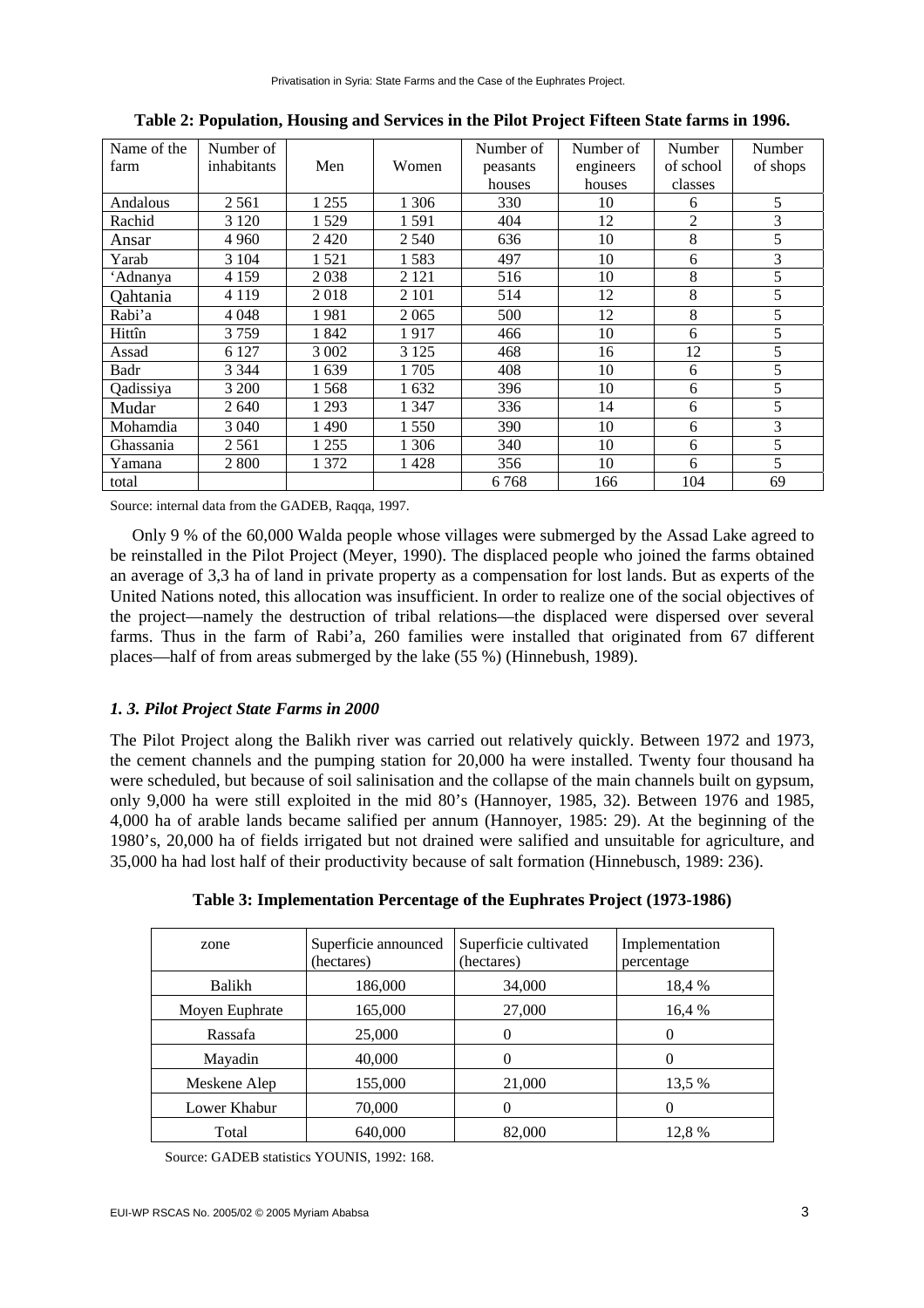About half of the workers from the Pilot Project farms left them between 1976 and 1986. Population declined from 39 200 to 20 100 people during this time. That was due to the low productivity of the lands, which quickly became salified because of inefficient drainage. The workers went to Raqqa to find daily employment in the building sector. To fight against the exodus of workers, more lands were allocated to them in private property in the project of Bir Hachem in 1986. Yet marketing was still organized by a cooperative. The six farms built between 1983 and 1986 in Bir Hachem, offered improved housing for the peasants. Each village counted 400 inhabitants, that is to say 2400 people for whom the services were improved. In Bir Hachem Project, 10,000 hectares were cultivated at the end of the Eighties.

Evidence suggests that state farms produced little benefit for the farmers and failed equally in their ideological role of peasant training. The production costs were higher than revenue from the beginning. Thus, in 1980, the income of the GADEB farms was 25 million Syrian pounds whereas the production costs were 50 million (Hinnebusch, 1989: 241; Hannoyer 1985: 33). In July 2001, I obtained an internal document from the general administration of the Euphrates Basin which described the assessment of production in the whole Euphrates Project. The results, highlighted in table 4 offers an explanation why the government decided to put end to the farms. In 2000, the benefit of the whole of the state farms and the projects of Euphrates managed by the GADEB were 25,5 million Syrian pounds, whereas the production costs reached on the 645 million Syrian pounds: they had been multiplied by 13 in twenty years ! Meanwhile, the number of temporary workers was scarcely reduced between 1999 and 2000, in spite of low production and a rumour that the state farms would be closed (table 5.)

| Table 4: Production Cost and Incomes in the Euphrates Bassin Projects (1999-2000) (thousands |  |
|----------------------------------------------------------------------------------------------|--|
| Syrian pounds).                                                                              |  |

| Project Name              | Total      | Production | <b>Salaries</b> | Total expenses | Incomes or |
|---------------------------|------------|------------|-----------------|----------------|------------|
|                           | production | expenses   |                 |                | deficits:  |
| All Projects              | 645 821    | 300 267    | 297 358         | 620 271        | 25 5 5 0   |
| Pilot Project:            | 540 811    | 241 326    | 246 938         | 504 720        | 36 091     |
| <b>Cultures</b>           | 485 792    | 190 468    | 230 248         | 436 881        | 48 911     |
| Milk farm                 | 38 5 35    | 35 830     | 11882           | 47 953         | $-9418$    |
| Bovine farm               | 16484      | 15 0 28    | 4 8 0 8         | 19886          | $-3402$    |
| Meskene west <sup>2</sup> | 4922       | 1798       | 1906            | 3 7 0 4        | 1 2 1 8    |
| <b>Experiment Center</b>  | 2 2 3 8    | 1736       | 4 5 7 4         | 6 3 4 5        | $-4107$    |
| Middle Euphrates          | 66 381     | 31 024     | 33 182          | 68 30 6        | $-1925$    |
| <b>Bir Hachem</b>         | 31 4 69    | 24 3 8 3   | 10 758          | 37 196         | $-5727$    |

Source: Syrian Irrigation Ministry, GADEB, May 2001.

<sup>2</sup> Meskene is divided into two zones, Western Meskene and Eastern Meskene. Both are located in Aleppo Mohafazat, with an extension in Raqqa Mohafazat, especially the Bassal Assad farm, created in 1994.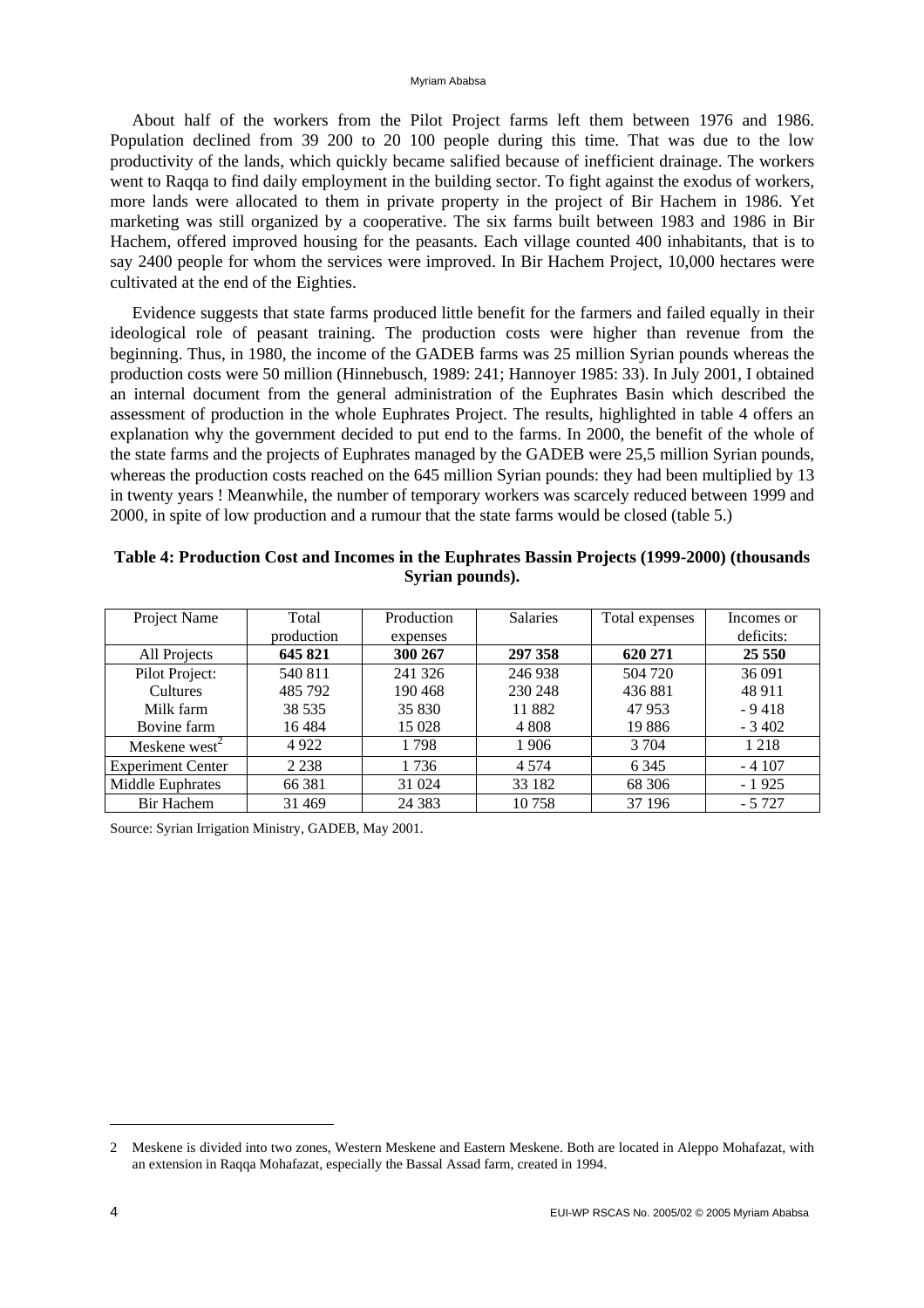| Position                         | Production | Technical  | <b>Services</b> | Administra. | Number     | Number     |
|----------------------------------|------------|------------|-----------------|-------------|------------|------------|
| Academic level                   |            | Assistance |                 |             | 31-12-1999 | 31-12-2000 |
| University (engineers)           | 71         | 5          | 9               | 13          | 102        | 98         |
| University (specialties)         | 3          |            | 13              |             | 16         | 16         |
| University (humanities)          | 2          |            | $\mathbf{1}$    | 32          | 37         | 35         |
| Intermediate Center              | 198        | 15         | 8               | 33          | 252        | 254        |
| <b>Technical High School</b>     | 86         | 6          | 2               | 23          | 116        | 117        |
| General High School              | 21         | 4          | $\overline{4}$  | 42          | 71         | 71         |
| Pre High School                  | 39         | 5          | 9               | 41          | 81         | 94         |
| Primary (simple worker)          | 123        | 15         | 28              | 49          | 228        | 215        |
| Primary (technician)             | 155        | 140        | 20              | 30          | 341        | 345        |
| Primary (driver)                 | 373        | 135        | 30              | 23          | 570        | 561        |
| Permanent agricultural<br>worker | 182        | 6          | 6               | 2           | 222        | 196        |
| Temporary worker                 | 2 740      | 135        | 80              | 20          | 4 200      | 2975       |
| Total                            | 3 9 9 3    | 466        | 210             | 308         | 6 2 3 6    | 4977       |

**Table 5: Evolution of the Number of Workers and Employees in the General Administration of the Euphrates Basin between December 1999 and December 2000.** 

Source: Irrigation Ministry, GADEB Statistics, May 2001.

In the face of the evidence indicating the failure of the State Farms, the government was forced to act within the framework of its campaign against corruption and for the cleansing of national accounting. It is in the context of economic opening (*infitah*) accelerated after 1991, and especially after the death of the President Hafez el Assad in June 2000, that the decision to distribute the lands of the state farms was adopted on December 16, 2000.

# **2. Decision Number 83 (16-12-2000) on the Distribution of State Farms**

Since the beginning of the economic opening in 1991 (*infitah*), the Syrian State launched the renewal of private economic initiative. At the same time it also insisted that some sectors be protected from liberalization for geopolitical reasons. In 1992, a new production system was introduced in the state farms. This allowed the exploitation or hiring contracts, which gave 20 % of the production to those who signed it. A new category of owners thus appeared alongside farm labourers and the various engineers and technicians: that of the holders of an exploitation contract (*mucharikin*).

### *2.1. The Legislative Principles of Decision 83 (16-12-2000)*

Ten years of economic liberalization, severe decline in agricultural production, and extensive corruption in the state farms led to the privatisation of all Syrian state lands by decision n° 83 (December 16, 2000). Critically, this decision was taken executively rather than from within the legislature. Indeed, it is not a ministerial decree, nor a law, but a political decision enacted by the Ba'th Party, and then transmitted to the Agriculture Ministry and to the Irrigation Ministry (and the GADEB).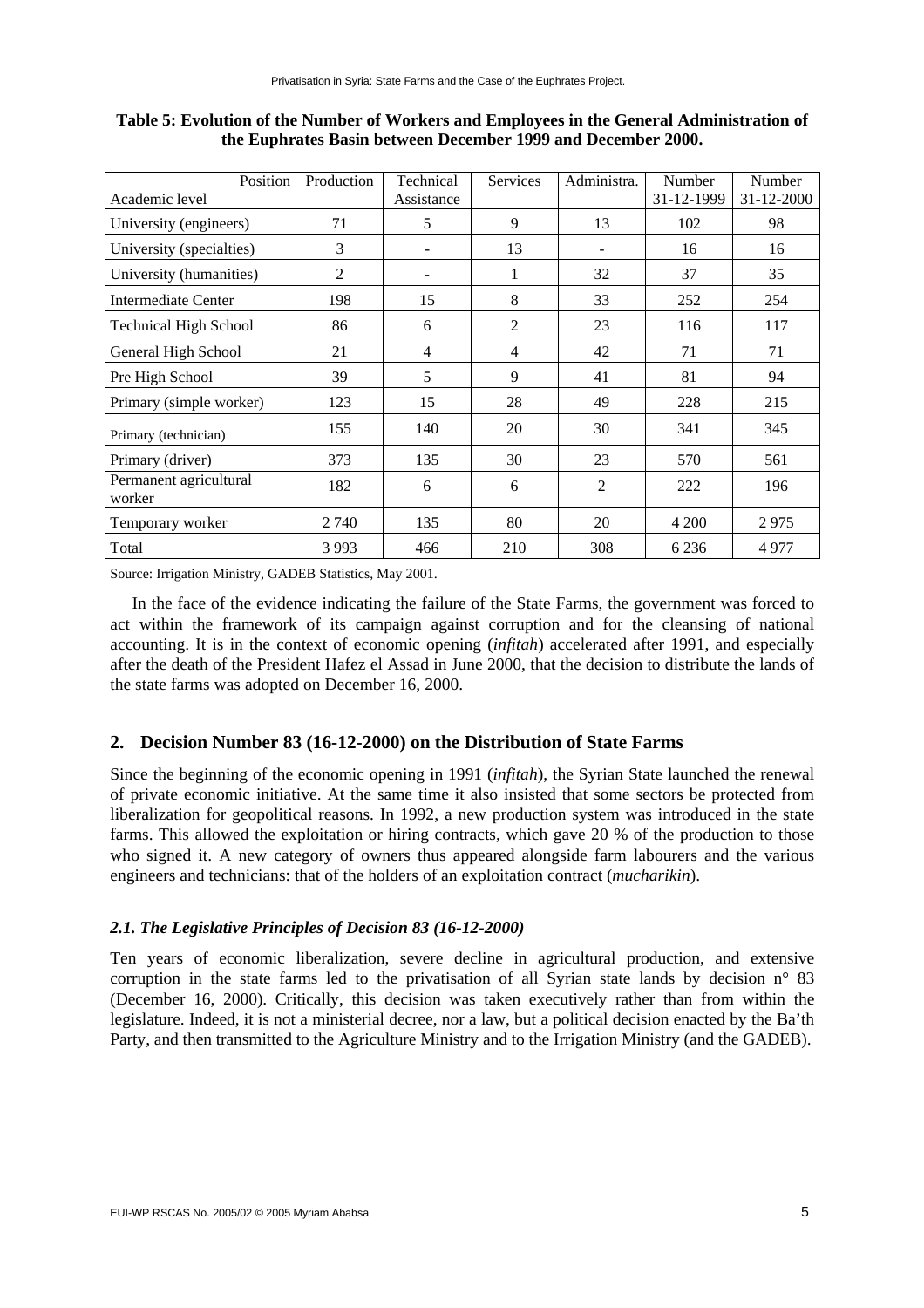*Taqrir* 83 – December 16, 2000 ( Ba'th Party):

'The State Farms General Administration Land Distribution'

1. - Cancellation of the property of the lands which were not exploited and for which no counterpart was paid.

2. - Distribution of the lands exploited by lots of 3 ha irrigated and 8 ha not irrigated (ba'l) by family according to the following order of priority:

- holding right: owners and agrarian reform beneficiaries (*malik wa muntafi')*;
- the holders of a contract who live in the farms, then those who do not;
- the farm labourers who live in the farms, then those who do not;
- the agricultural technicians who worked in a permanent way in the State farms.

3. - Sale of the State farms housings to those who occupy them and who obtained lands. And the sale of the production tools and materials in priority to the agricultural cooperatives with a payment in several expiries, and finally the sale of the sheep herds.

4. - The two Agriculture and Irrigation Ministries keep what they need in term of housing and agricultural tools, 10% of the agricultural surfaces, the irrigation networks, and the bovine farms entrusted to the general administration.

Source: Extracts of the Official text, obtained in Raqqa, October 2003.

Decision n° 83 was intrinsically political. It came from the Ba'th Party. It was not subject to deliberation within the legislature; and it was not accompanied by the cancellation of the preceding decrees (1971 and 1983 ( $n^{\circ}$  1033)<sup>3</sup>) which related to the distribution of ownership. It led to the confusion between the rights of the owners, the agrarian reform recipients, the workers and the technicians.

Many employees tried to obtain rights to the property with some contracts dating back to before 16- 12-2000. For these, strict measures were adopted by the commission of distribution. Any agricultural engineer present at his working station at the time of the publication of the decision, who could have left it for various reasons, but who again occupied it at the date of April 3, 2003, had the right to obtain land plots. On the other hand, any temporary worker having had a contract for the agricultural seasons of 1999-2000 and 2000-2001 had the right to obtain lands, but not those employed in the previous seasons. Any farm labourer having worked at least 180 days during 2000 could claim lands, but not those having worked the previous years.

While the Pilot Project involved the management of public property, the redistribution of the lands to the citizens was privatisation—although the term does not appear officially. This process of privatisation was strongly criticised by some GADEB communist employees I met in Raqqa. As one of them recalled it, decision 83 has being taken without any preliminary study on the consequences of such a redistribution in the Pilot Project, nor on the property structures. In this context of legal inaccuracy and

<sup>3</sup> In 1983, decree n° 1033 limited the private property in the State Irrigation Projects to 160 donoms. 3 100 hectares were expropriated and transformed as State land that was rented for 75 S.P. a donom a year (Bauer, 1990: 38).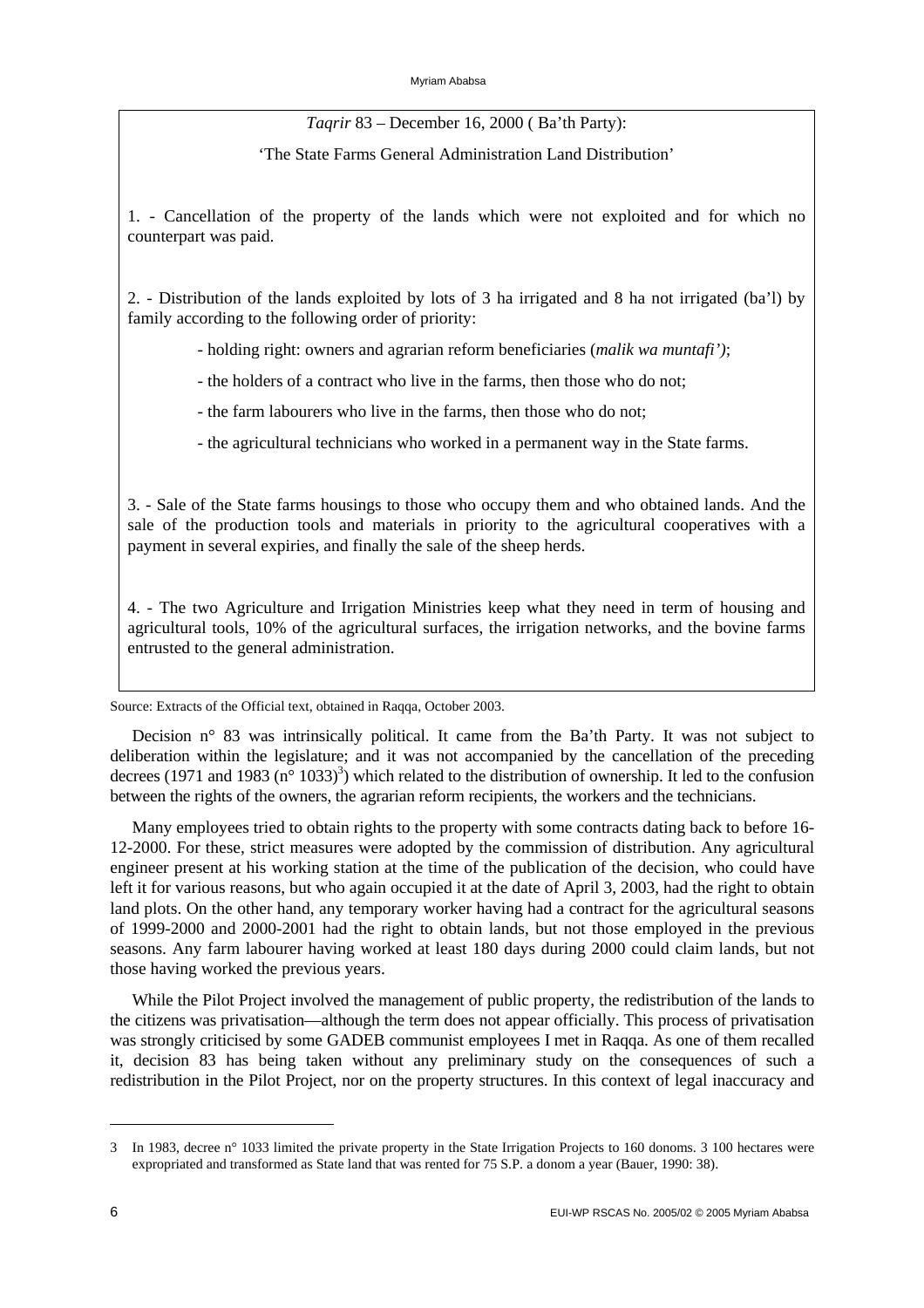conflict between administrations, many owners, recipients and heirs started to assert their rights to the land, and many complaint letters were sent to Damascus, addressed to the President of the Republic.

#### *2. 2. Complaint Letters about Decision 83*

Several petitions were signed by owners and recipients opposed to the application of decision  $83<sup>4</sup>$ . The biggest group of protesters was those of former owners who claimed that the government applied to them the former agrarian law n° 3 (1984) and protested against the iniquity of the political decision to give them a maximum of only 3 hectares. They wrote a complaint letter to the president of the Republic, the 7-1-2001, accompanied by property documents. Copies were sent to the secretarygeneral of the Ba'th Party, to the Prime Minister and to the Ministers for Irrigation and Agriculture, and in Raqqa, to the governor, and to the Ba'th secretary.

A second group of protesters was comprised of owners and recipients whose properties within the Euphrates Project were lower than 3 hectares. They asked to obtain complete lots not proportionate with their already insufficient properties.

A third group of protesters comprised heirs of the landowners. Legally, the heirs are classified in several categories according to the date of death of the legatee. The heirs to a legatee deceased before the application of the law on the agricultural property n° 244 of 1972 are divided into two categories: those whose names were recorded on the land registers and who could obtain up to 3 hectares each; and those whose names were not recorded and who collectively obtained only one plot of 3 hectares. In cases where the legatee is deceased after law 244 of 1972, the heirs collectively obtain only 30 donoms, unless they undertook to be recorded personally on their behalf. However, the cost of personally recording the land is, in this case, higher than the price of the land. These heirs disputed the application of the decision. They considered that it contradicted the 1984 land law, and even 'the divine law' (to use their words) with regard to property according to which all heirs have right of ownership, even if they do not make a request for it.

In 2002, a new decision was enacted that excluded owners of more than 80 donoms, (which is the ceiling of lands given to the agrarian reform recipients), of the land distribution process. Thus a fourth protester group appeared: owners who claimed that the government should adopt the property ceiling of 160 irrigated donoms in the State Irrigation Projects, rather than that of the agrarian reform recipients (which was 80 donoms). Moreover, the difficulty arose with the families in which several members were employed in the Pilot Project, for each one could not claim to obtain 30 donoms irrigated and 80 donoms ba'l insofar as the law limits these equipments to a plot by family. The decision was taken to grant them to up to 60 irrigated donoms for the whole family.

The government took into account the complaints of these various groups, and particularly those of the temporary workers and the civil servants employed an insufficient number of years by the GADEB. Thus, as of December 2003, the implementation of decision 83 had proceeded in four phases.<sup>5</sup> The 1st phase of application took place from October 2001 to March 2002, and concerned the owners and the recipients of the land reform, as well as the employees and contractual workmen specified by the text of December 2000. The second phase of application began in April 2002 with an amendment that included amongst the recipients those who had worked at least three years in the GADEB. The third phase of application of decision 83 proceeded from October 2002, benefiting those who could show that they had worked one year for the GADEB. The fourth phase primarily concerned those choosing to retire from the GADEB and take a state pension: from September 2003, every employed GADEB can take his/her retirement and obtain 3 ha of irrigated land in addition to the standard monthly allowance. This last measurement aims reducing manpower of the GADEB whose

<sup>4</sup> I base this paragraph on the paper of a conference held in Raqqa in August 2003 by a communist intellectual.

<sup>5</sup> This is the result of my interviews in Raqqa in October and December 2003.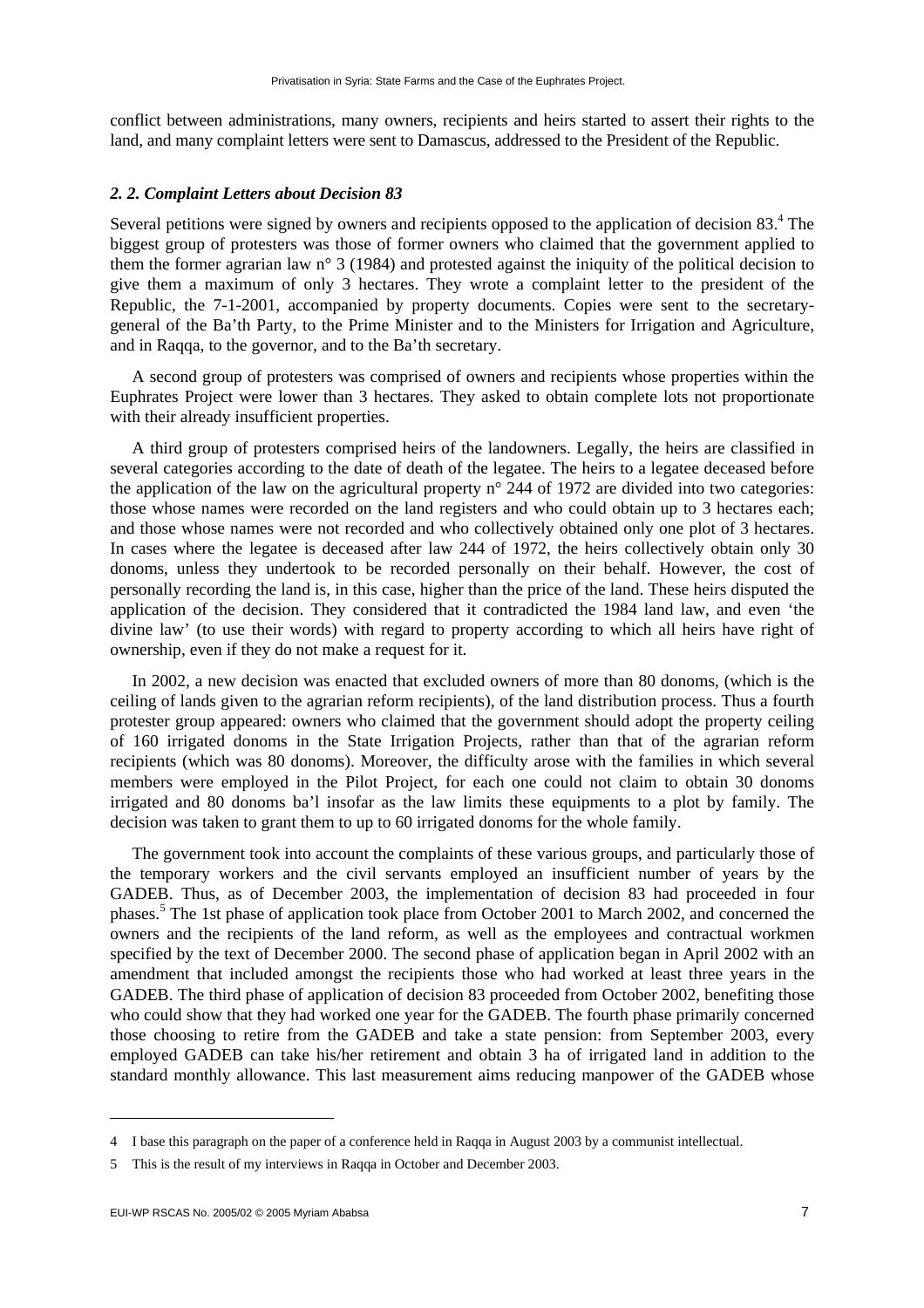major functions are now to provide water at flat price and to prescribe the types of agriculture in conformity with the Plan. A fifth phase of distribution has been envisaged since 2004 to allow everyone employed within the secretariat and administration of the GADEB to profit from a plot of ground if he/she voluntarily leaves employment.

Yet, the main complaint is that some land was given—via false GADEB contracts—to powerful persons close to a former Raqqa Ba'th Secretary who had served in Raqqa in the 1990s. This person is considered by many to be the brain behind decision 83. The perception of injustice was a primary factor triggering a big peasant riot in the Raqqa Mohafazat on Peasant's day 2002.

#### *2. 3. Dibsi 'Afnan December 2002 Peasant Riot*

The 15 December 2002, a peasant revolt took place in Dibsi Afnan, one of the new villages built by members of the Walda tribe whose former lands and homes were submerged by the Assad lake. Dibsi Afnan lies 90 km west of Raqqa, on the Alep-Deir ez Zor road. On the occasion of the National Peasant Day, the village mayor, Abu Jabal, a charismatic Ba'th member, had invited Raqqa Ba'th Party Secretary, 'Issa Khalil, the Peasant Union Secretary, the head of Raqqa Agriculture Directorate, and several deputies. But at the beginning of the official festivities, peasants and village inhabitants protested against the corruption of Raqqa Agriculture Direction and the existence of many thiefs in this administration. They started to shout *'Corruption is sucking peasant blood !'.* The Ba'th Secretary asked, in vain, the villagers to calm down. But they started to throw stones at the officials, who had to retreat quickly to their cars and speed back to Raqqa. It was the first time that a revolt directly involved Ba'th officials in Raqqa Mohafazat. The same day 15 peasants were arrested and brought to Raqqa (www.thisissyria.net, 15-12-2002).

Tension had been high in the village for several months. Tens of letters had been sent to the Republic President, the Agriculture Ministry, and to the Ba'th Party, without answers. The grievance was that a huge area used as a pasture land by Walda ancestors, had been falsely registered as State land, and then illegally sold or rented by the Raqqa Agriculture Direction and high commissions to persons foreign to the village. 500 Walda families were affected by this illegal sale or hiring. When the newcomers arrived on their rented land, a fight occurred during which a young Walda man died. Two weeks after this revolt, according to my interviews, the 15 arrested men were released and a trial ordered by the President Bachar Al Assad sentenced many civil servants of Raqqa Agriculture Direction.

# **3. The Distribution of State State Farm Land in the Euphrates Project**

My evidence for studying the distribution of state farm land in the Euphrates rests on two types of documents: newspaper articles (official ones, like *Teshreen* and *Ba'th*, but also opposition ones, like *Akhbar al Charq* daily published on line) and internal statistical and documents produced by the General Administration of the Euphrates Basin GADEB, obtained in Raqqa in summer 2001 and winter 2003. This data has been supplemented by substantial interviews.

According to the director of the Distribution Committee, Mohammed 'Abd el Latif, who is a lawyer at the head of the Agriculture Direction legal department), 9,000 hectares, located into 18 farms, were distributed to more than 4,000 recipients. However as the total surface of the Pilot project is 22 500 hectares, 11 500 hectares remain to be distributed in a second phase. The Syrian Web Newspaper *Akhbar Al Charq*, www.thisissyria.net, published on June 24, 2002 an article on the state farms distribution, based on a *Teshreen* article of this same month. According to this article, 16 200 hectares including 15,000 irrigated and 1 200 in dry agriculture were distributed to 5 758 recipients. The *Teshreen* newspaper specified 11,000 irrigated hectares will be given to the State company for agrarian improvement and mechanization, to be exploited starting from 2003.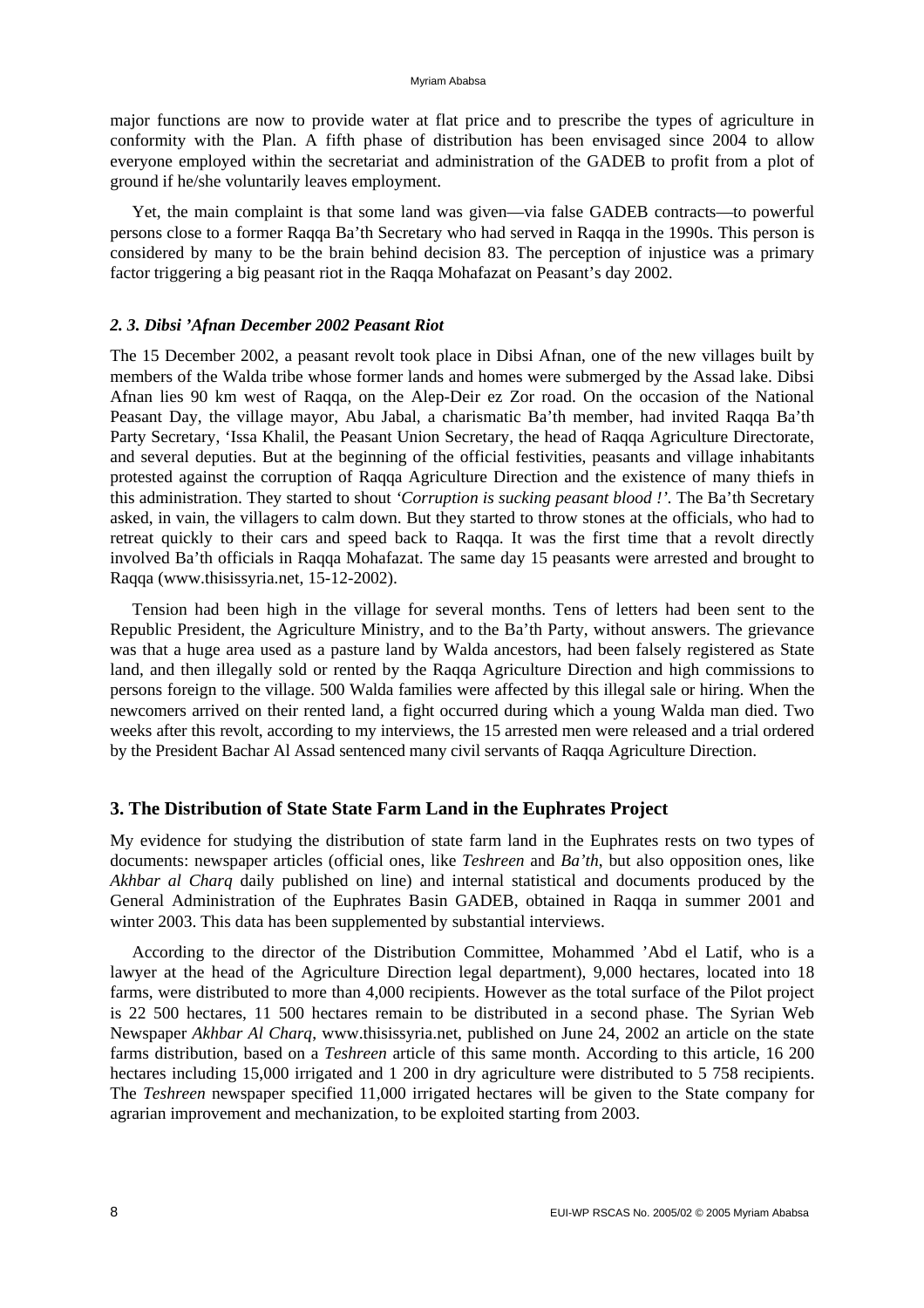Furthermore, 6 274 irrigated hectares, and 36 753 non irrigated (*ba'l*) hectares, remained to be distributed in Hassaka, Deir ez Zor, Raqqa and Aleppo Mohafazats. The distribution of 10 386 hectares poplar planted in the Pilot Project and the Assad farm was postponed. As a result, the total figure of the recipients amounted to 5 758 to June 23, 2002 (according to the *Teshreen* newspaper) which includes 4 907 recipients in the Pilot Project. Among this 4 907 recipients, 1 086 are women: they are 653 Project Pilot workers, 253 administration employees and 180 GADEB employees.

**Table 6: The Recipients of Decision 83 on State Farms Distribution in the Euphrates Project in August 2003** 

| Types of recipients:                            | Recipient number |
|-------------------------------------------------|------------------|
| Owners and agrarian reform recipients           | 48,7%<br>2 3 9 2 |
| Holder of an exploitation contract (mucharikin) | 28,1%<br>1 3 7 9 |
| Holder of a location contract                   | $1.4\%$<br>69    |
| Temporary agrarian workers                      | 7.1 $%$<br>349   |
| Annual agrarian workers and shepherds           | 208<br>$4.2\%$   |
| Independent workers                             | 10.4%<br>510     |
| Total                                           | 4 907            |

Source: interview with a GADEB employee, Raqqa, October 2003.

The detailed list of the recipients for the pilot project is given according to their contract or relation to the GADEB. The owners and the agrarian reform former recipients, 2392 in August 2003, were endowed in priority during the first distribution phase. They were followed by the holders of exploitation contracts (*mucharikin*) follow: 1 379 people. Finally, 1 067 workers and GADEB contractual employees were given lands.

**Table 7: The Recipients of the Pilot Project State Land Distribution in December 2003 According to the 4 Implementation Phases** 

| Phase        | Recipients | Surface distributed | Type of recipients                    |
|--------------|------------|---------------------|---------------------------------------|
|              | number     | (donom)             |                                       |
| 1st          | 2 3 6 1    | 48 689,5 d.         | Owner and farmer                      |
|              | 1 290      | 38 600,2 d.         | Holder of a exploitation contract     |
| 2nd          | 334        | 9 963,3 d.          | Holder of an exploitation of location |
|              | 194        | 5 793,6 d.          | contract, workers and shepherds       |
| 3rd          | 696        | 20 785,1 d.         | Contract holder                       |
|              | 26         | 62,8 d.             | Heirs                                 |
|              | 5          | $28,6$ d.           | Punctual indemnity                    |
| 4th          | 51         | 1 530 d.            | Retired                               |
|              | 46         | 1 920 d.            | Retired                               |
| <b>Total</b> | 5 0 21     | 127 346,1 d.        |                                       |

Source: internal GADEB documents, Raqqa, December 2003.

At the end of the four implementation phases, in December 2003, 12,734 hectares of irrigated lands were distributed to 5,021 recipients. Half of these beneficiaries are made up of owners and agrarian reform beneficiaries, and more than a third are comprised of exploitation or leasing agreements. The remainder are farm labourers. For comparison, 10,000 ha were distributed to 3,500 recipients in the large Meskene farm, the Bassal Assad farm, located in Aleppo Mohafazat. The following table gives the detail, farm by farm, of the recipients and the surface distributed at during the first phase, in April 2002.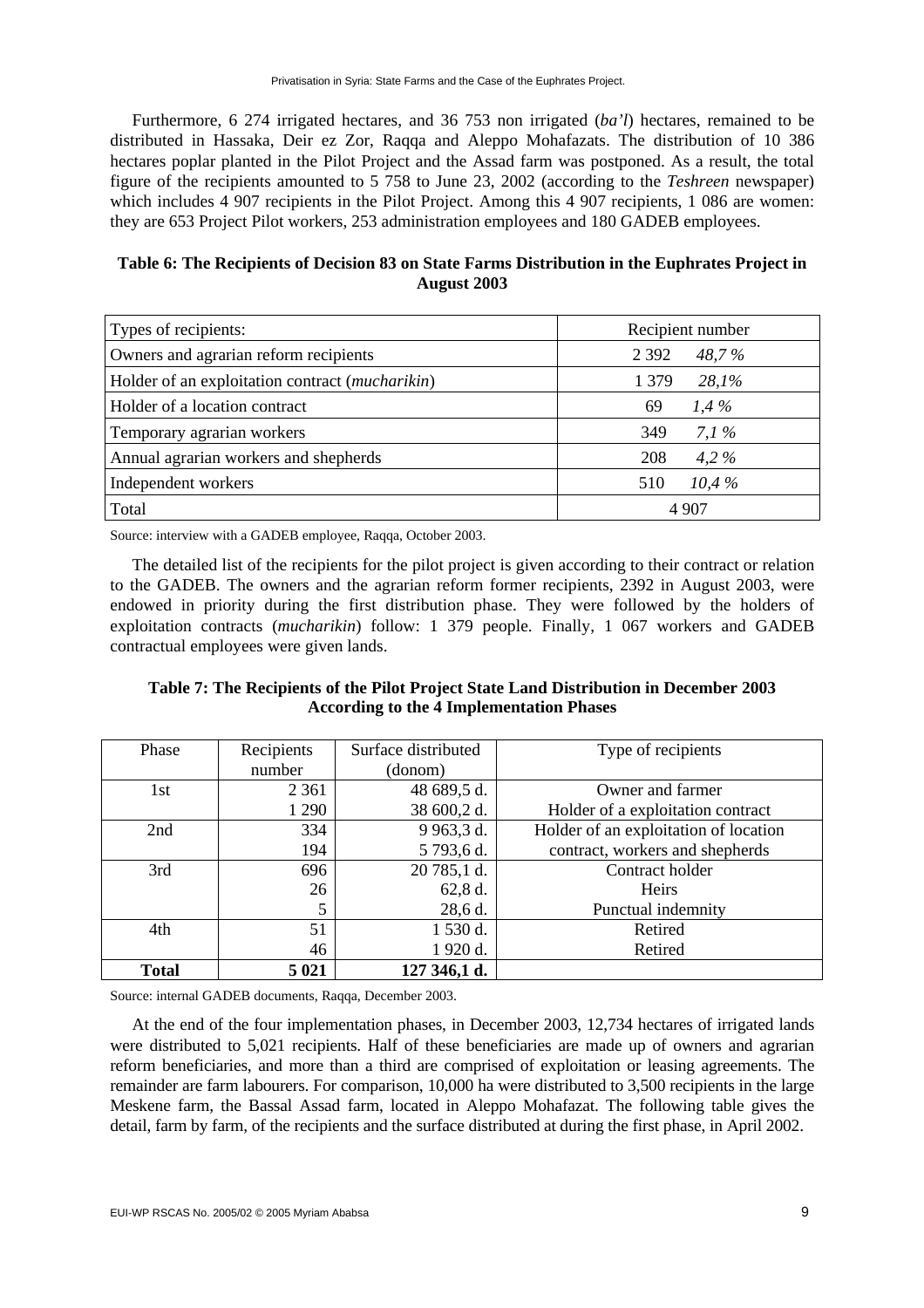| 289,869<br>372,485<br>029,926<br>677,925<br>627,975<br>348,675<br>282,112<br>730,699<br>Surface<br>4603,780<br>223,731<br>4 194,15<br>2978,05<br>2180,25<br>861,15<br>357,091<br>5187,4<br>662<br>593<br>376<br>$\infty$<br>$\sim$<br>87<br>$\overline{a}$<br>$\sigma$<br>$\circ$<br>$\circ$<br>$\circ$<br>$\Omega$<br>$\overline{ }$<br>$\Omega$<br>3<br>Nbr.<br>651<br>172<br>275<br>265<br>149<br>308<br>203<br>267<br>$\frac{14}{1}$<br>173<br>364<br>257<br>127<br>103<br>304<br>56<br>13<br>80<br>33<br>3<br>Surface<br>and shepherds<br>700<br>300<br>270<br>120<br>150<br>210<br>210<br>120<br>50<br>120<br>270<br>240<br>$30\,$<br>$\infty$<br>$\infty$<br>$\infty$<br>$\infty$<br>$\infty$<br>$\infty$<br>$\overline{\mathcal{C}}$<br>Nbr.<br>10<br>$\infty$<br>4<br>4<br>$\infty$<br>$\sim$<br>$\sim$<br>$\circ$<br>$\sim$<br>3<br>$\overline{ }$<br>$\overline{ }$<br>3<br>$\sim$<br>4<br>$\circ$<br>$\epsilon$<br>3<br>$\overline{\phantom{0}}$<br>Surface<br>770<br>210<br>180<br>210<br>150<br>150<br>120<br>390<br>30<br>30<br>30<br>30<br>$30\,$<br>$\overline{0}$<br>60<br>$\infty$<br>$\mathbf{I}$<br>$\mathbf{I}$<br>$\mathbf{I}$<br>Nbr.<br>12<br>59<br>$\circ$<br>$\mathbf I$<br>$\overline{ }$<br>$\overline{ }$<br>$\epsilon$<br>$\mathcal{L}$<br>$\sim$<br>5<br>1<br>$\Omega$<br>4<br>τ.<br>$\overline{\phantom{0}}$<br>$\overline{\phantom{0}}$<br>$\overline{\phantom{0}}$<br>$\overline{\phantom{0}}$<br>$\overline{\phantom{0}}$<br>Surface<br>3030<br>120<br>210<br>240<br>300<br>510<br>$\overline{c}$<br>660<br>330<br>120<br>$50\,$<br>$30\,$<br>$\infty$<br>$30\,$<br>$\infty$<br>$\infty$<br>$\mathbf I$<br>$\mathbf{I}$<br>$\mathbf I$<br>Nbr.<br>$\overline{10}$<br>17<br>22<br>$\overline{10}$<br>$\Box$<br>4<br>$\mathbf{I}$<br>$\sim$<br>4<br>т.<br>$\overline{ }$<br>$\infty$<br>$\sim$<br>4<br>$\sim$<br>J.<br>$\sim$<br>$\overline{\phantom{0}}$<br>$\overline{\phantom{0}}$<br>Surface<br>531,9<br>11,9<br>540<br>750<br>810<br>990<br>270<br>690<br>960<br>870<br>480<br>960<br>120<br>$50\,$<br>510<br>120<br>$80\,$<br>$\infty$<br>$\infty$<br>$\overline{\phantom{0}}$<br>${}^{\circ}$<br>Nbr.<br>285<br>18<br>25<br>16<br>23<br>32<br>29<br>27<br>32<br>17<br>33<br>4<br>$\circ$<br>4<br>$\circ$<br>5<br>$\sim$<br>$\mathcal{L}$<br>$\overline{\phantom{0}}$<br>1525,688<br>22568,33<br>Surface<br>1257,8<br>806,85<br>1410<br>1560<br>1740<br>328<br>1500<br>1290<br>1590<br>1170<br>200<br>1250<br>1200<br>Mucharikin<br>690<br>990<br>120<br>840<br>$\overline{\mathcal{C}}$<br>$\overline{\phantom{0}}$<br>Nbr.<br>755<br>48<br>52<br>58<br>78<br>42<br>50<br>$\overline{4}$<br>45<br>28<br>52<br>$\overline{4}$<br>39<br>43<br>33<br>23<br>29<br>51<br>4<br>48 689,581<br>3547,925<br>2099,975<br>4862,785<br>3 018,675<br>4869,926<br>2 083,780<br>5657,482<br>1077,091<br>3583,731<br>2942,112<br>3 110,699<br>Surface<br>2274,15<br>1328,05<br>220,25<br>2501,15<br>2367,4<br>76<br>67 |       | Table 8: Surface and Number of State Far<br>Owner and farmer | Contract Holder | m Plots Given during the First Distribution Phase in the Euphrates by Recipient Type<br>Retired | Worker with con- | Annual worker | Temporary worker | TOTAL |
|-------------------------------------------------------------------------------------------------------------------------------------------------------------------------------------------------------------------------------------------------------------------------------------------------------------------------------------------------------------------------------------------------------------------------------------------------------------------------------------------------------------------------------------------------------------------------------------------------------------------------------------------------------------------------------------------------------------------------------------------------------------------------------------------------------------------------------------------------------------------------------------------------------------------------------------------------------------------------------------------------------------------------------------------------------------------------------------------------------------------------------------------------------------------------------------------------------------------------------------------------------------------------------------------------------------------------------------------------------------------------------------------------------------------------------------------------------------------------------------------------------------------------------------------------------------------------------------------------------------------------------------------------------------------------------------------------------------------------------------------------------------------------------------------------------------------------------------------------------------------------------------------------------------------------------------------------------------------------------------------------------------------------------------------------------------------------------------------------------------------------------------------------------------------------------------------------------------------------------------------------------------------------------------------------------------------------------------------------------------------------------------------------------------------------------------------------------------------------------------------------------------------------------------------------------------------------------------------------------------------------------------------------------------------------------------------------------------------------------------------------------------------------------------------------------------------------------------------------------------------------------------------------------------------------------------------------|-------|--------------------------------------------------------------|-----------------|-------------------------------------------------------------------------------------------------|------------------|---------------|------------------|-------|
|                                                                                                                                                                                                                                                                                                                                                                                                                                                                                                                                                                                                                                                                                                                                                                                                                                                                                                                                                                                                                                                                                                                                                                                                                                                                                                                                                                                                                                                                                                                                                                                                                                                                                                                                                                                                                                                                                                                                                                                                                                                                                                                                                                                                                                                                                                                                                                                                                                                                                                                                                                                                                                                                                                                                                                                                                                                                                                                                                 |       |                                                              |                 |                                                                                                 | tract            |               |                  |       |
|                                                                                                                                                                                                                                                                                                                                                                                                                                                                                                                                                                                                                                                                                                                                                                                                                                                                                                                                                                                                                                                                                                                                                                                                                                                                                                                                                                                                                                                                                                                                                                                                                                                                                                                                                                                                                                                                                                                                                                                                                                                                                                                                                                                                                                                                                                                                                                                                                                                                                                                                                                                                                                                                                                                                                                                                                                                                                                                                                 |       |                                                              |                 |                                                                                                 |                  |               |                  |       |
|                                                                                                                                                                                                                                                                                                                                                                                                                                                                                                                                                                                                                                                                                                                                                                                                                                                                                                                                                                                                                                                                                                                                                                                                                                                                                                                                                                                                                                                                                                                                                                                                                                                                                                                                                                                                                                                                                                                                                                                                                                                                                                                                                                                                                                                                                                                                                                                                                                                                                                                                                                                                                                                                                                                                                                                                                                                                                                                                                 |       |                                                              |                 |                                                                                                 |                  |               |                  |       |
|                                                                                                                                                                                                                                                                                                                                                                                                                                                                                                                                                                                                                                                                                                                                                                                                                                                                                                                                                                                                                                                                                                                                                                                                                                                                                                                                                                                                                                                                                                                                                                                                                                                                                                                                                                                                                                                                                                                                                                                                                                                                                                                                                                                                                                                                                                                                                                                                                                                                                                                                                                                                                                                                                                                                                                                                                                                                                                                                                 |       |                                                              |                 |                                                                                                 |                  |               |                  |       |
|                                                                                                                                                                                                                                                                                                                                                                                                                                                                                                                                                                                                                                                                                                                                                                                                                                                                                                                                                                                                                                                                                                                                                                                                                                                                                                                                                                                                                                                                                                                                                                                                                                                                                                                                                                                                                                                                                                                                                                                                                                                                                                                                                                                                                                                                                                                                                                                                                                                                                                                                                                                                                                                                                                                                                                                                                                                                                                                                                 |       |                                                              |                 |                                                                                                 |                  |               |                  |       |
|                                                                                                                                                                                                                                                                                                                                                                                                                                                                                                                                                                                                                                                                                                                                                                                                                                                                                                                                                                                                                                                                                                                                                                                                                                                                                                                                                                                                                                                                                                                                                                                                                                                                                                                                                                                                                                                                                                                                                                                                                                                                                                                                                                                                                                                                                                                                                                                                                                                                                                                                                                                                                                                                                                                                                                                                                                                                                                                                                 |       |                                                              |                 |                                                                                                 |                  |               |                  |       |
|                                                                                                                                                                                                                                                                                                                                                                                                                                                                                                                                                                                                                                                                                                                                                                                                                                                                                                                                                                                                                                                                                                                                                                                                                                                                                                                                                                                                                                                                                                                                                                                                                                                                                                                                                                                                                                                                                                                                                                                                                                                                                                                                                                                                                                                                                                                                                                                                                                                                                                                                                                                                                                                                                                                                                                                                                                                                                                                                                 |       |                                                              |                 |                                                                                                 |                  |               |                  |       |
|                                                                                                                                                                                                                                                                                                                                                                                                                                                                                                                                                                                                                                                                                                                                                                                                                                                                                                                                                                                                                                                                                                                                                                                                                                                                                                                                                                                                                                                                                                                                                                                                                                                                                                                                                                                                                                                                                                                                                                                                                                                                                                                                                                                                                                                                                                                                                                                                                                                                                                                                                                                                                                                                                                                                                                                                                                                                                                                                                 |       |                                                              |                 |                                                                                                 |                  |               |                  |       |
|                                                                                                                                                                                                                                                                                                                                                                                                                                                                                                                                                                                                                                                                                                                                                                                                                                                                                                                                                                                                                                                                                                                                                                                                                                                                                                                                                                                                                                                                                                                                                                                                                                                                                                                                                                                                                                                                                                                                                                                                                                                                                                                                                                                                                                                                                                                                                                                                                                                                                                                                                                                                                                                                                                                                                                                                                                                                                                                                                 |       |                                                              |                 |                                                                                                 |                  |               |                  |       |
|                                                                                                                                                                                                                                                                                                                                                                                                                                                                                                                                                                                                                                                                                                                                                                                                                                                                                                                                                                                                                                                                                                                                                                                                                                                                                                                                                                                                                                                                                                                                                                                                                                                                                                                                                                                                                                                                                                                                                                                                                                                                                                                                                                                                                                                                                                                                                                                                                                                                                                                                                                                                                                                                                                                                                                                                                                                                                                                                                 |       |                                                              |                 |                                                                                                 |                  |               |                  |       |
|                                                                                                                                                                                                                                                                                                                                                                                                                                                                                                                                                                                                                                                                                                                                                                                                                                                                                                                                                                                                                                                                                                                                                                                                                                                                                                                                                                                                                                                                                                                                                                                                                                                                                                                                                                                                                                                                                                                                                                                                                                                                                                                                                                                                                                                                                                                                                                                                                                                                                                                                                                                                                                                                                                                                                                                                                                                                                                                                                 |       |                                                              |                 |                                                                                                 |                  |               |                  |       |
|                                                                                                                                                                                                                                                                                                                                                                                                                                                                                                                                                                                                                                                                                                                                                                                                                                                                                                                                                                                                                                                                                                                                                                                                                                                                                                                                                                                                                                                                                                                                                                                                                                                                                                                                                                                                                                                                                                                                                                                                                                                                                                                                                                                                                                                                                                                                                                                                                                                                                                                                                                                                                                                                                                                                                                                                                                                                                                                                                 |       |                                                              |                 |                                                                                                 |                  |               |                  |       |
|                                                                                                                                                                                                                                                                                                                                                                                                                                                                                                                                                                                                                                                                                                                                                                                                                                                                                                                                                                                                                                                                                                                                                                                                                                                                                                                                                                                                                                                                                                                                                                                                                                                                                                                                                                                                                                                                                                                                                                                                                                                                                                                                                                                                                                                                                                                                                                                                                                                                                                                                                                                                                                                                                                                                                                                                                                                                                                                                                 |       |                                                              |                 |                                                                                                 |                  |               |                  |       |
|                                                                                                                                                                                                                                                                                                                                                                                                                                                                                                                                                                                                                                                                                                                                                                                                                                                                                                                                                                                                                                                                                                                                                                                                                                                                                                                                                                                                                                                                                                                                                                                                                                                                                                                                                                                                                                                                                                                                                                                                                                                                                                                                                                                                                                                                                                                                                                                                                                                                                                                                                                                                                                                                                                                                                                                                                                                                                                                                                 |       |                                                              |                 |                                                                                                 |                  |               |                  |       |
|                                                                                                                                                                                                                                                                                                                                                                                                                                                                                                                                                                                                                                                                                                                                                                                                                                                                                                                                                                                                                                                                                                                                                                                                                                                                                                                                                                                                                                                                                                                                                                                                                                                                                                                                                                                                                                                                                                                                                                                                                                                                                                                                                                                                                                                                                                                                                                                                                                                                                                                                                                                                                                                                                                                                                                                                                                                                                                                                                 |       |                                                              |                 |                                                                                                 |                  |               |                  |       |
|                                                                                                                                                                                                                                                                                                                                                                                                                                                                                                                                                                                                                                                                                                                                                                                                                                                                                                                                                                                                                                                                                                                                                                                                                                                                                                                                                                                                                                                                                                                                                                                                                                                                                                                                                                                                                                                                                                                                                                                                                                                                                                                                                                                                                                                                                                                                                                                                                                                                                                                                                                                                                                                                                                                                                                                                                                                                                                                                                 |       |                                                              |                 |                                                                                                 |                  |               |                  |       |
|                                                                                                                                                                                                                                                                                                                                                                                                                                                                                                                                                                                                                                                                                                                                                                                                                                                                                                                                                                                                                                                                                                                                                                                                                                                                                                                                                                                                                                                                                                                                                                                                                                                                                                                                                                                                                                                                                                                                                                                                                                                                                                                                                                                                                                                                                                                                                                                                                                                                                                                                                                                                                                                                                                                                                                                                                                                                                                                                                 |       |                                                              |                 |                                                                                                 |                  |               |                  |       |
|                                                                                                                                                                                                                                                                                                                                                                                                                                                                                                                                                                                                                                                                                                                                                                                                                                                                                                                                                                                                                                                                                                                                                                                                                                                                                                                                                                                                                                                                                                                                                                                                                                                                                                                                                                                                                                                                                                                                                                                                                                                                                                                                                                                                                                                                                                                                                                                                                                                                                                                                                                                                                                                                                                                                                                                                                                                                                                                                                 |       |                                                              |                 |                                                                                                 |                  |               |                  |       |
|                                                                                                                                                                                                                                                                                                                                                                                                                                                                                                                                                                                                                                                                                                                                                                                                                                                                                                                                                                                                                                                                                                                                                                                                                                                                                                                                                                                                                                                                                                                                                                                                                                                                                                                                                                                                                                                                                                                                                                                                                                                                                                                                                                                                                                                                                                                                                                                                                                                                                                                                                                                                                                                                                                                                                                                                                                                                                                                                                 |       |                                                              |                 |                                                                                                 |                  |               |                  |       |
|                                                                                                                                                                                                                                                                                                                                                                                                                                                                                                                                                                                                                                                                                                                                                                                                                                                                                                                                                                                                                                                                                                                                                                                                                                                                                                                                                                                                                                                                                                                                                                                                                                                                                                                                                                                                                                                                                                                                                                                                                                                                                                                                                                                                                                                                                                                                                                                                                                                                                                                                                                                                                                                                                                                                                                                                                                                                                                                                                 | 2 261 |                                                              |                 |                                                                                                 |                  |               |                  |       |

Myriam Ababsa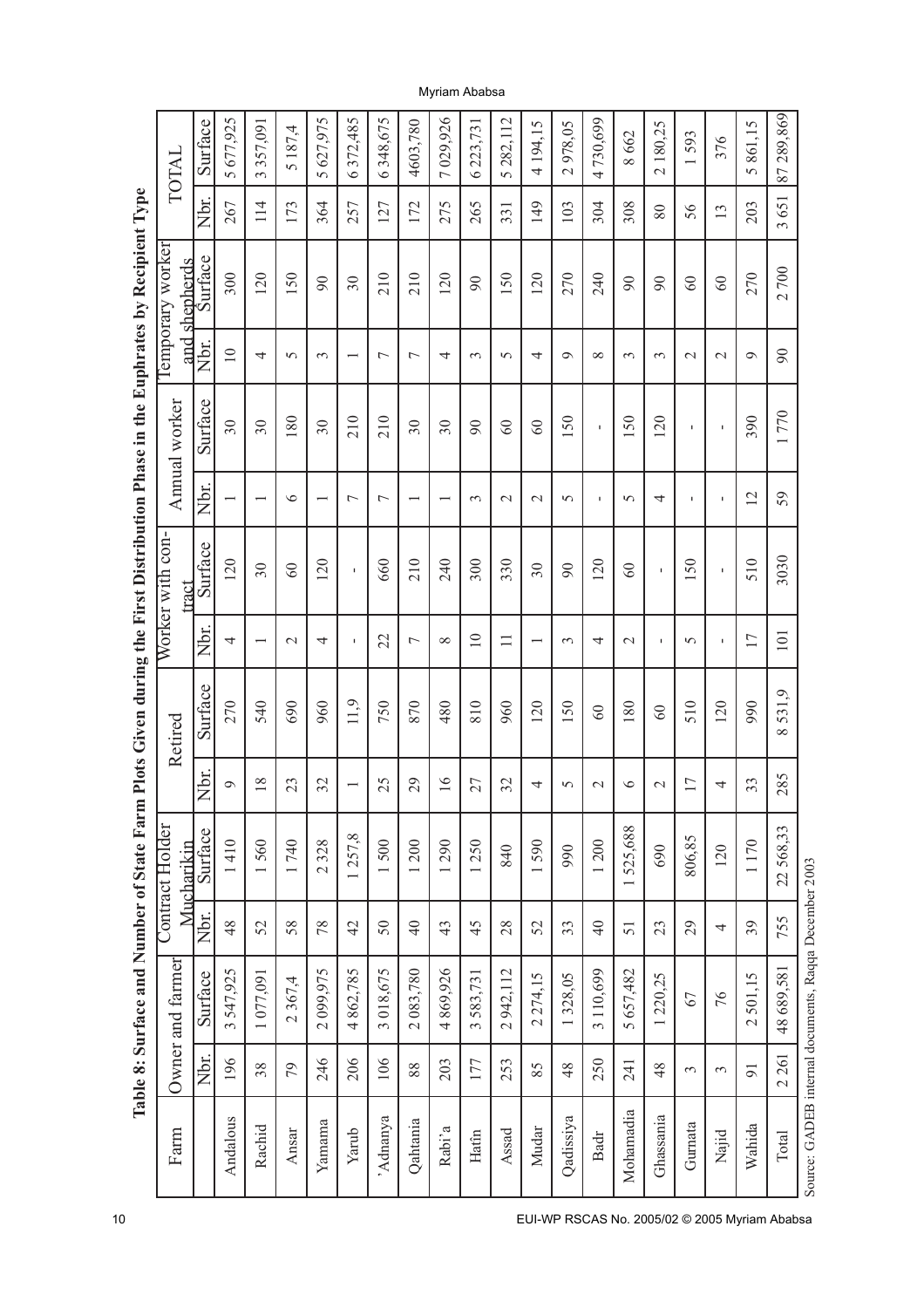By autumn 2003, nearly 500 requests for lands were submitted to the GADEB on behalf of employees working in this administration or in the engineering departments; and also on behalf of disappointed owners.

#### *3.1 Social Consequences of the State Farm Distribution: Enrichment and Feelings of Injustice*

In spite of government pride regarding the speed of the distribution process between December 2001 and April 2002, many doubts have been raised among intellectuals and employees about the implementation of this measure in the Syrian East. For some Raqqawî, this reform will reinforce the local power structures and not change the land inequity in the region. Some people think it served only to give land to highly influent persons in Damascus. But many admit that because of this reform agricultural productivity improved during 2002 and 2003 in the reformed land. Production doubled (although the production equipments were not all sold and that the cooperatives were not yet in function). Let us try to evaluate the enrichment of the recipients and I will then explore issues relating to general land sales and illegal hiring.

Disputes over decision 83 legal principles and implementation have taken place within a broad consensus on the fact that the economic improvement and increase of productivity are noteworthy. The decision aimed at reshaping the bond between land and farmers, even without property rights, on the base of use rights. The distribution comity director argued that each recipient was able to double his annual revenue. If we take 6,000 Syrian Pounds S. P. (100 US \$) as the average monthly salary for a farm employee (a temporary worker make 4,000 S.P. and an engineer 12,000 S. P.), which made annual wages of 72,000 S.P., the same person can easily obtain 130,000 to 170,000 S.P. annual incomes with 30 donoms irrigated.<sup>6</sup> According to Raqqa agricultural direction, Raqqa Mohafazat total agricultural production was multiplied by five in three years since the end of the State farms system. From 400,000 millions S.P. in 2000, the agricultural production jumped to 2 billion in 2003. The principal reason of such productivity increase is an illegal one and deal with the constitution of large fields by illegal plots resale.

#### *3. 2. Lands Resale and Latifundia Recreation*

The State farms reform created many family conflicts between the recorded heirs who gained land and the non recorded. There was also conflicts however, between those who received bad plots and those who gained better land (improved location or better soil). Moreover, the reform led to an extreme land parcelling and a property scatter (most of the recipients obtained plots far from their former and actual properties). As a consequence, an internal 'rationalisation' process is taking place by plot sale or exchange.

Following the parcelling out of the lands and their distribution, many recipients now either rent or sell their plots. In case of land hiring, the current price is 1 500 to 2,000 Syrian Pounds per donom. For a 30 donoms plot, such a location produces an income of 45 to 60,000 pounds Syrian per annum, which corresponds to the average employees wages. In case of land sale, the current price is 15 to 30,000 Syrian Pounds per donom, which is three to ten times lower to the land market: along the river Balikh, a donom cost between 50 to 80,000 S.P., but along the Euphrates a donom cost between 100,000 S.P. to 400,000 S.P. for the best land, located near Raqqa. Thus a recipient who sells his/her

<sup>6</sup> Its calculation counts on the assumption that the recipient cultivates 15 donums in corn and 15 donums in cotton. 15 corn donums can produce 8 tons (i.e. 75 bags, 'joual', from 110 to 120 kg); as a ton of corn is sold 12,000 S.P. (between 11,000 and 13,000 S.P.); that makes a total production of 100,000 £. Such a calculation supposes a high productivity of 5 corn bags by donum, that is to say 600 kg. As for cotton, a donum which can produce 300 to 400 kg, 15 irrigated donums can produce from 4,5 to 6 tons of cotton; by counting on a selling price of 2,900 S.P. 100 kg, one reaches 130 500 to 174,000 S.P. Approximately 100,000 S.P. is necessary to purchase seeds, manures and the hiring of the farm equipment. Indeed, the seeds are sold 15 S.P. per kilo and 500 kg are necessary for 15 donums. Manures cost  $8 \text{ £ kg}$  and one needs 50 kg by donum. The peasant is paid 250 S.P. by cultivated donum. On the whole, by deducing the production costs from the agricultural incomes (230,500 to 274,000 S.P.), one reaches 130,500 to 174,000 S.P. of additional benefit.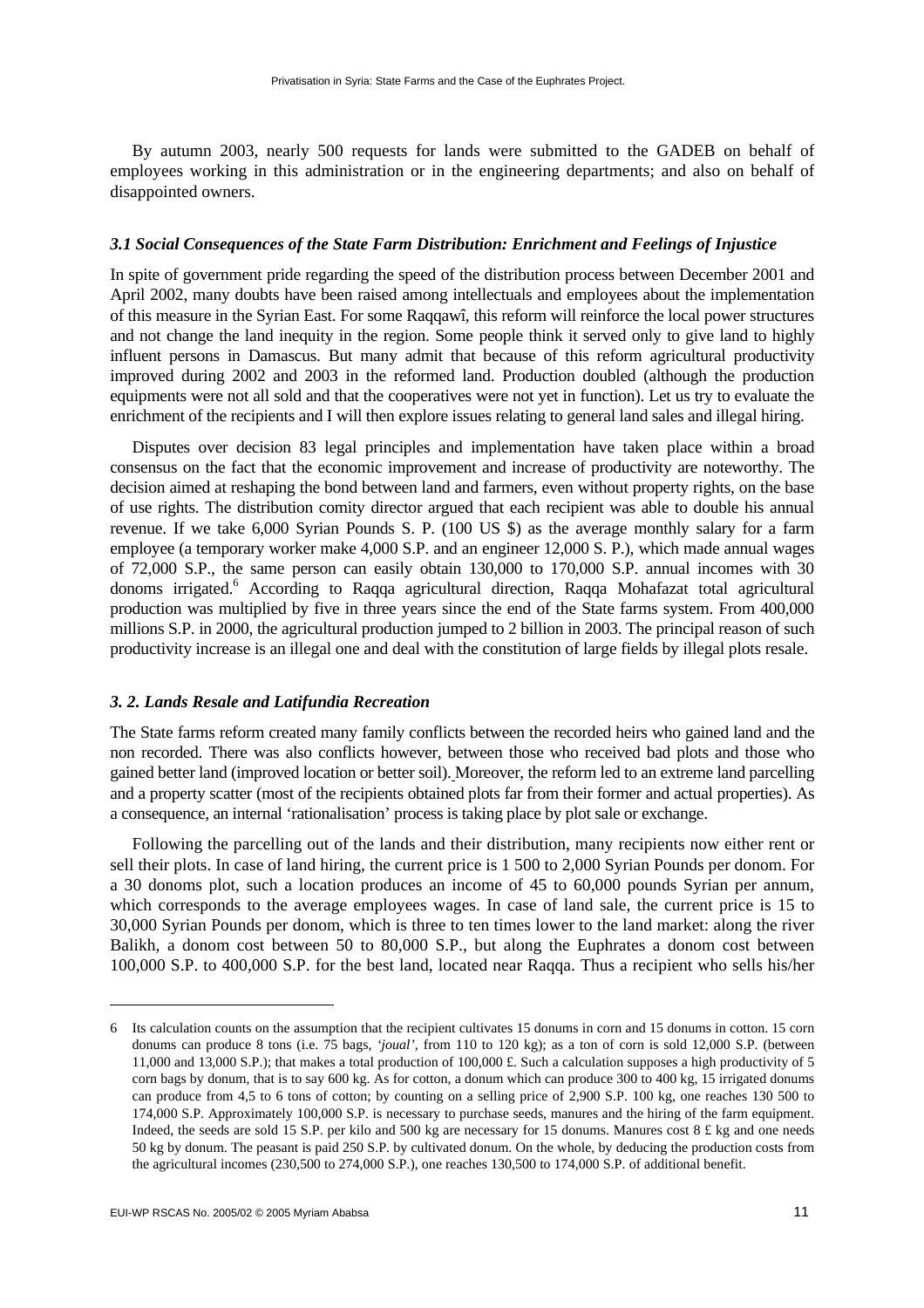thirty irrigated donoms can hope to gain from  $450,000 \text{ ft}$  to  $900,000 \text{ ft}$  S.P. on the black market. That is six to twelve years of average wages. The buyer indeed makes a very good deal, but in an illegal way.

As the sale or hiring of the State farms plots are both illegal, the contracts are confidential and engage only private individuals. The denunciation risk weighs on the land recipient and not on the man who rents or buys it. I have tried to uncover the identities of new large landholders in this process, but it is a difficult subject to broach in interviews. I did, however, learn that approximately 80% of the recipients do not exploit their lands directly, but rented them or sold them; and that the largest 'purchasers' are currently members of the Châwaya tribes, in particular that of the Hleissat, who are specialized in sheep sale. Some Hleissat sheikhs confirmed this analysis in October 2004, by saying: *'Of course the Hleissat are the ones who buy this land: because it is their land! We, the former owner, received only 30 donoms out of thousand donoms we had. We do everything to get our land back. Why did not the government simply give us our land back?'* As a Ba'th militant reminded me, this former big owner should thank the government that gave him back some land, for, in most of the case, big ownership was built illegally in Jazîra. During the 1950s, many tribe chiefs registered in their name common tribal properties, and many Raqqawî urban landowner took land from indebted peasants. Furthermore, one must keep in mind that the agrarian reform was not fully implemented in the Jazîra: in 1970 it had concerned only a third of latifundia (Khader, 1984).

A double process results from the sale and hiring movements of the Pilot Project fields. On the one hand, there is a reinforcement of large contractor capacities who have the means to rent and exploit large surfaces, and that were able to keep their properties during the agrarian reform by giving it to their heirs. On the other hand, there is the renewal of large latifundia, which exceed all property ceilings fixed by the successive land reform laws. Thus the change in the property structures and nature of exploitation is radical. It passed from State farms to large private domains, that the Ba'th Party theorist wished to limit above all. It is indeed a form of counter-revolution (Bush, 2002).

# *3. 3. A New Law? Indemnities for the Agrarian Reform Expropriated Owners*

According to a rumour well spread in all Jazîra, the government has thought about compensating, or giving indemnities, to the owners whose lands were taken during the 1958, 1963 and 1966 agrarian reforms. Compensations would be given according to the land's agrarian potential and its location in the five different pluviometric zones. Billions S.P. should be versed, taken on the Syrian oil exportation incomes which knew a great growth since 1985, especially in the Hassaka and Deir ez Zor fields. All the owners devote themselves to chimerical calculations and wait impatiently for the promulgation of this new law. This rumour is linked to an official decree (n° 4602, july 2002) regarding Raqqa Mohafazat. In an article published the 16 August 2002, *Akhbar Al Charq* quoted this last decree and announced that the government is planning to pay compensations to owners wrongly expropriated during 1966 agrarian reform: *'The most important expropriation happened in the two Mohafazats of Raqqa and Hassaka and created injustice for the owner. This came from a wrong implementation of the agrarian reform law'*. And the newspaper quotes a memorandum written on the 20 July 2002 by Prime Minister Mustapha Miro to Raqqa governor, Fayçal al Qassem, asking for *'detailed information on properties and lands taken by the State, their exploitation, and all decrees related to them'.* The newspaper added that the Ba'th Party already made this demand in August 1972, but did not receive any answer in thirty years. According to Ministerial decree n° 4602, July 2002, either the lands will be given back to the former owners, or compensations will be paid to *'68 former owners expropriated before 1970'.* This decree concerning a small group of landowners in Raqqa Mohafazat is at the origin of the national rumour on compensations for expropriated lands.

According to Raqqawî intellectuals, even if the government paid back compensations, it will not be sufficient to launch an agro-industrial sector, for the recipients will first buy cars and built houses for their children. This counter-reform would not have real positive impact on Raqqa Mohafazat economy. Many people are sceptical about this rumour, for it will cost a lot to the government. As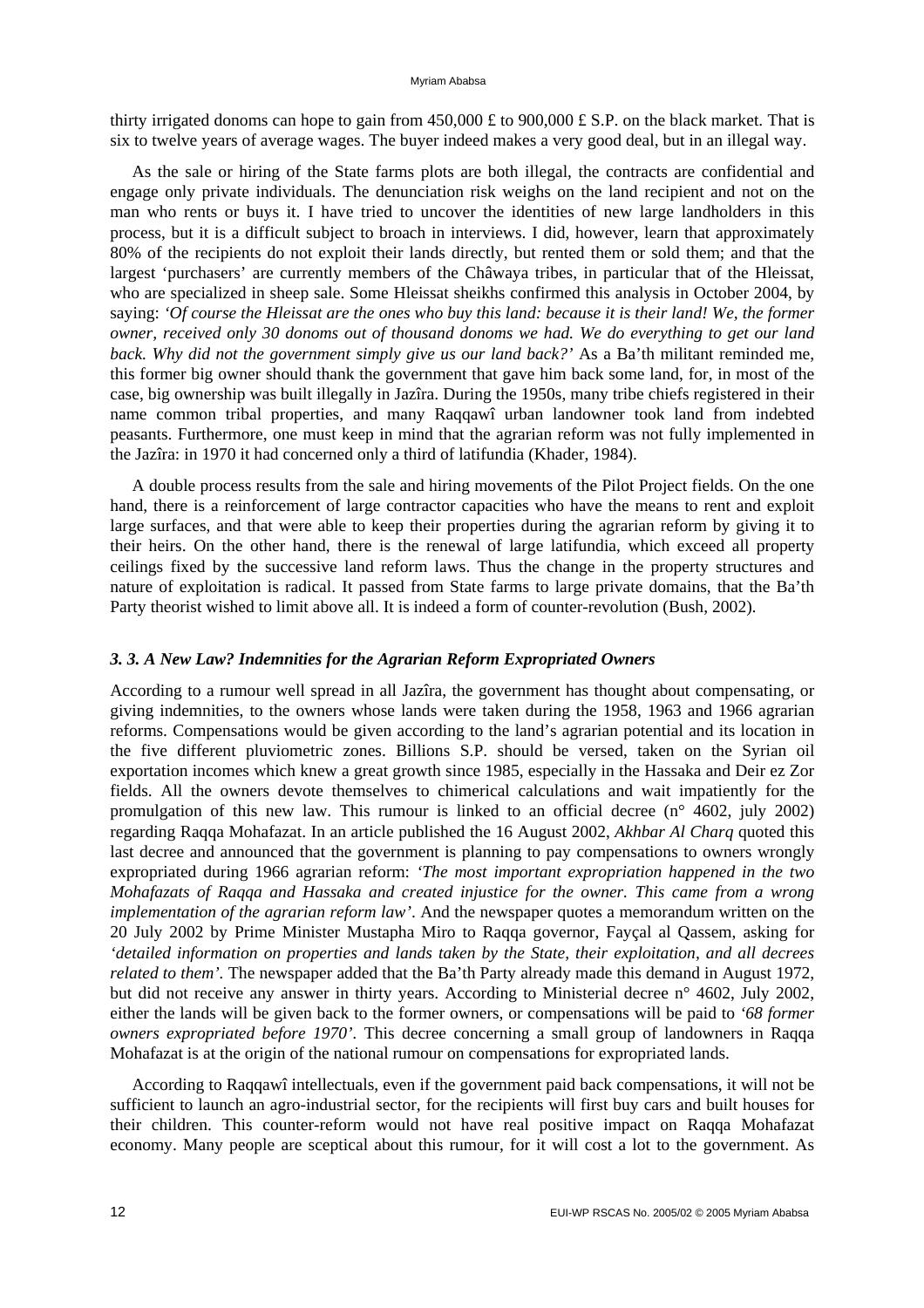concluded a Raqqawî Ba'th militant: *'After all, why should the government pay indemnities to former owners who got land illegally?'* 

# **Conclusion: State Farm Privatisation as a Counter-Revolution**

The political decision 83 of December 16, 2000 completely upset the land structures which prevailed in the Euphrates Basin since the land reforms and the creation of the Pilot Project State Farms in 1972. This decision was not a law, but a political decision taken by the Ba'th Party, which already raised legal questions: can this decision legally cancel former property laws as those of 1959 and 1984?

The farms were divided in small plots of 3 ha, impossible to exploit without the merging of plots by purchase or lease. Moreover, 3 irrigated ha are not enough to cover the needs of a 6 persons family: one needs at least 6 irrigated ha. In December 2003, approximately 5,000 people received lands from the former Pilot Project fifteen farm. Half of them were former owners or land reform recipients; a third were sharecroppers with exploitation contracts and a fifth were workers and GADEB employees. An intense phenomenon of land hiring took place through which the former employees received the equivalent of the pay they have lost. In parallel, large land contractors grew rich at high speed. They even managed to acquire land at low prices (three times cheaper than the market), without respect of any property ceilings.

The state farms privatisation process was followed in Jazîra by an unexpected counter-revolution. Indeed, the primary beneficiaries of the 'reform' process are not the traditional rural constituents of the Ba'th party, but a re-emergent class of latifundists tied to central state and traditional power structures. Does it suggest that a shift is occurring in the social base of Syria's political elite?

The government objective is above all to re-launch the national economy by reinvesting funds (with a real inflation risk) and to improve the Syrian standard of living. The point is to make of Syria a valid trade partner for the European Union by 2010, according to the economic Association agreement whose first step was signed this year (19-10-2004). It is within this framework that decision 83 was taken and that a new law is in project concerning the land property. Syria enjoys a very favourable location in Machreq for the Euphrates Basin and its intensive agriculture potentialities. That is the reason why the Euphrates Basin rational management is seen as vital and that the State farms privatisation occurred. Even if this contradicts forty years of ba'thists experiments made for internal aiming more than geostrategical ones.

Myriam Ababsa Ph.D. in Geography (Tours University) Associated Researcher Institut Français du Proche Orient 830 413 Zahran 11 183 Amman Jordan.

ababsam@caramail.com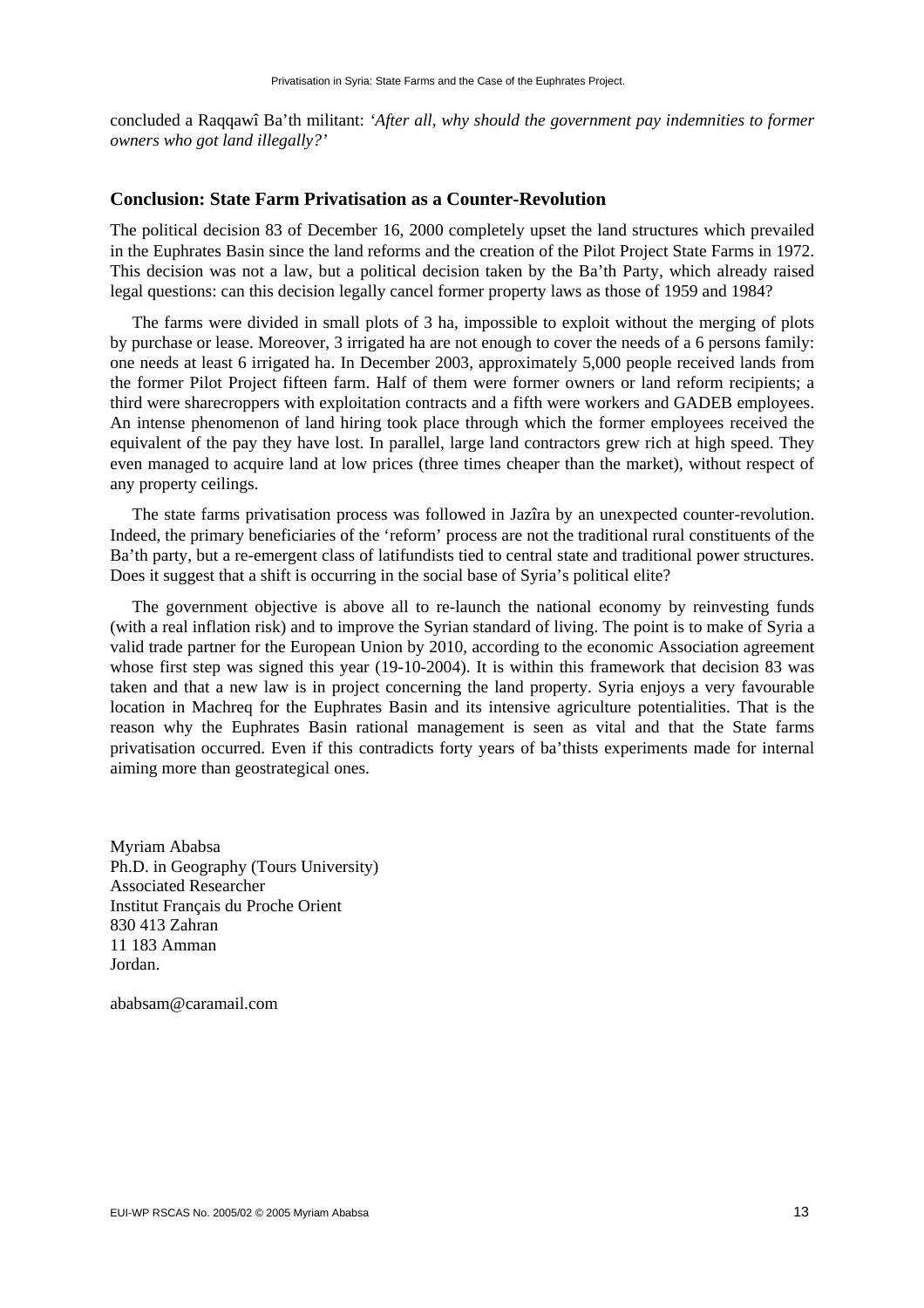# **Appendix**



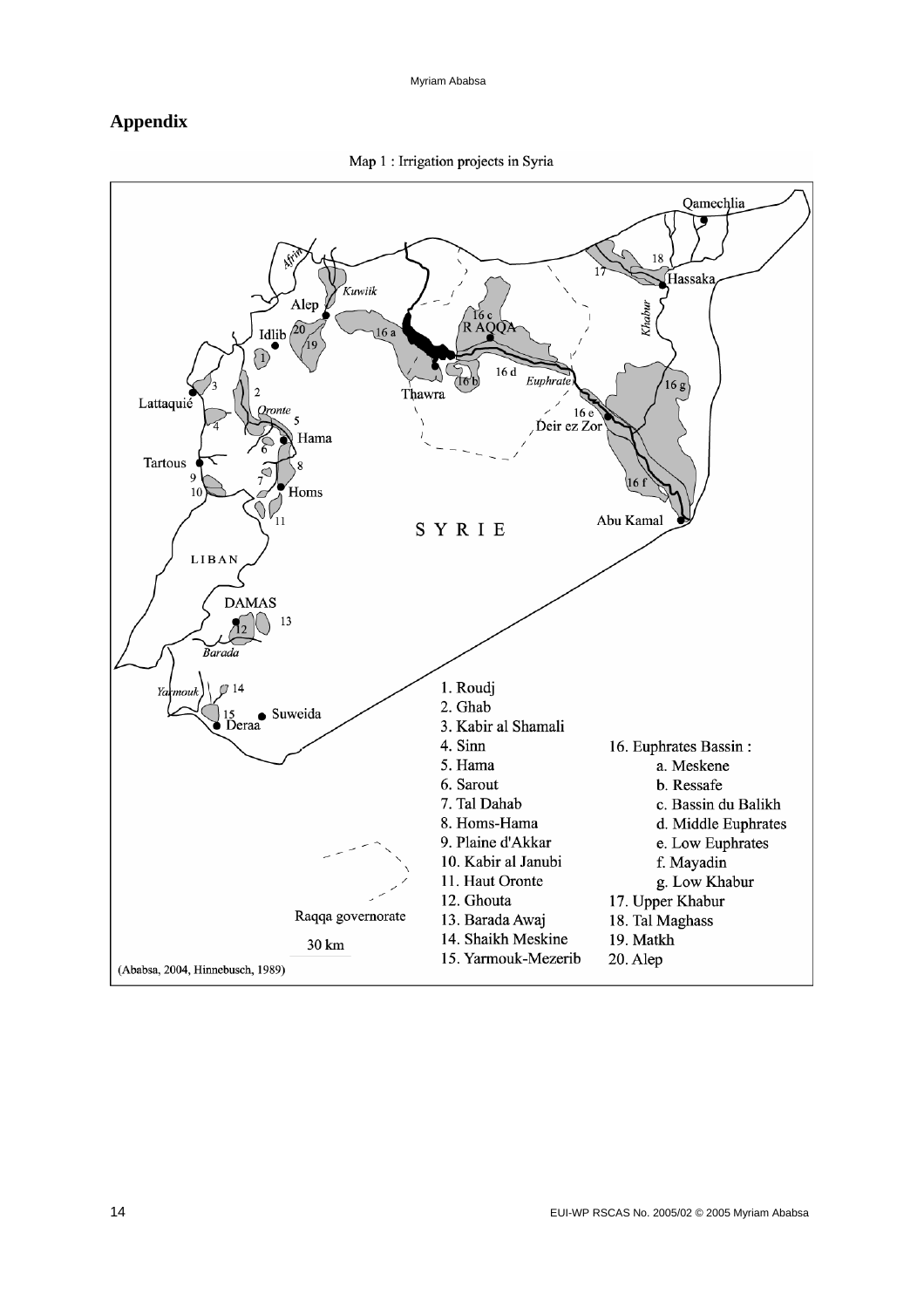Privatisation in Syria: State Farms and the Case of the Euphrates Project.





(ABABSA, 2004)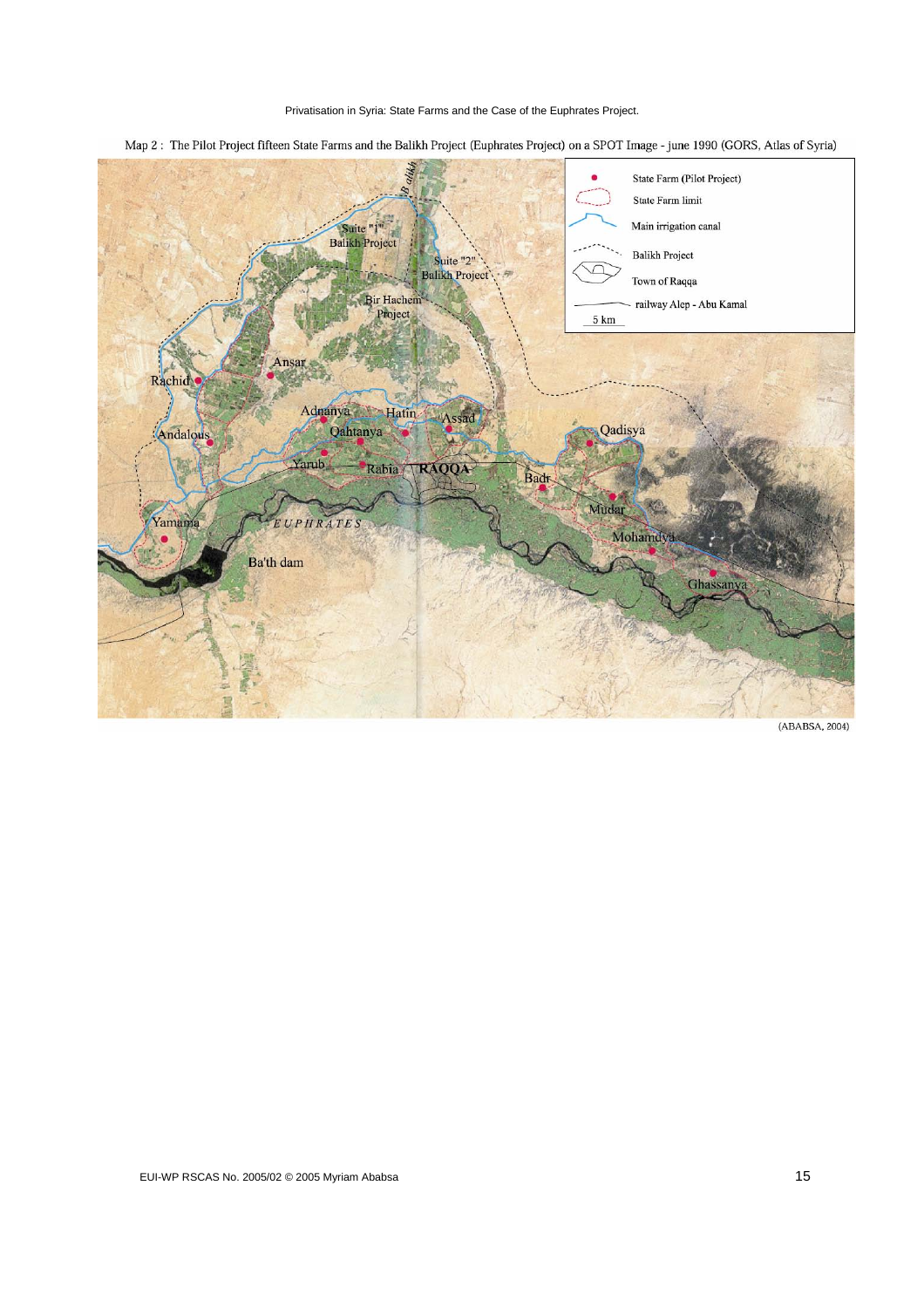#### Myriam Ababsa



5. Suite "2"  $6.7.8.9$ . extensions

# Map 3 : The Euphrates Project zones in Raqqa governorate<br>On a SPOT Image - june 1990 (GORS, Atlas of Syria)

 $10\ {\rm km}$ 

16 EUI-WP RSCAS No. 2005/02 © 2005 Myriam Ababsa

10. Ressafe (40 000 ha were scheduled in 1975)<br>11. Mesekene (80 000 ha were scheduled in 1979)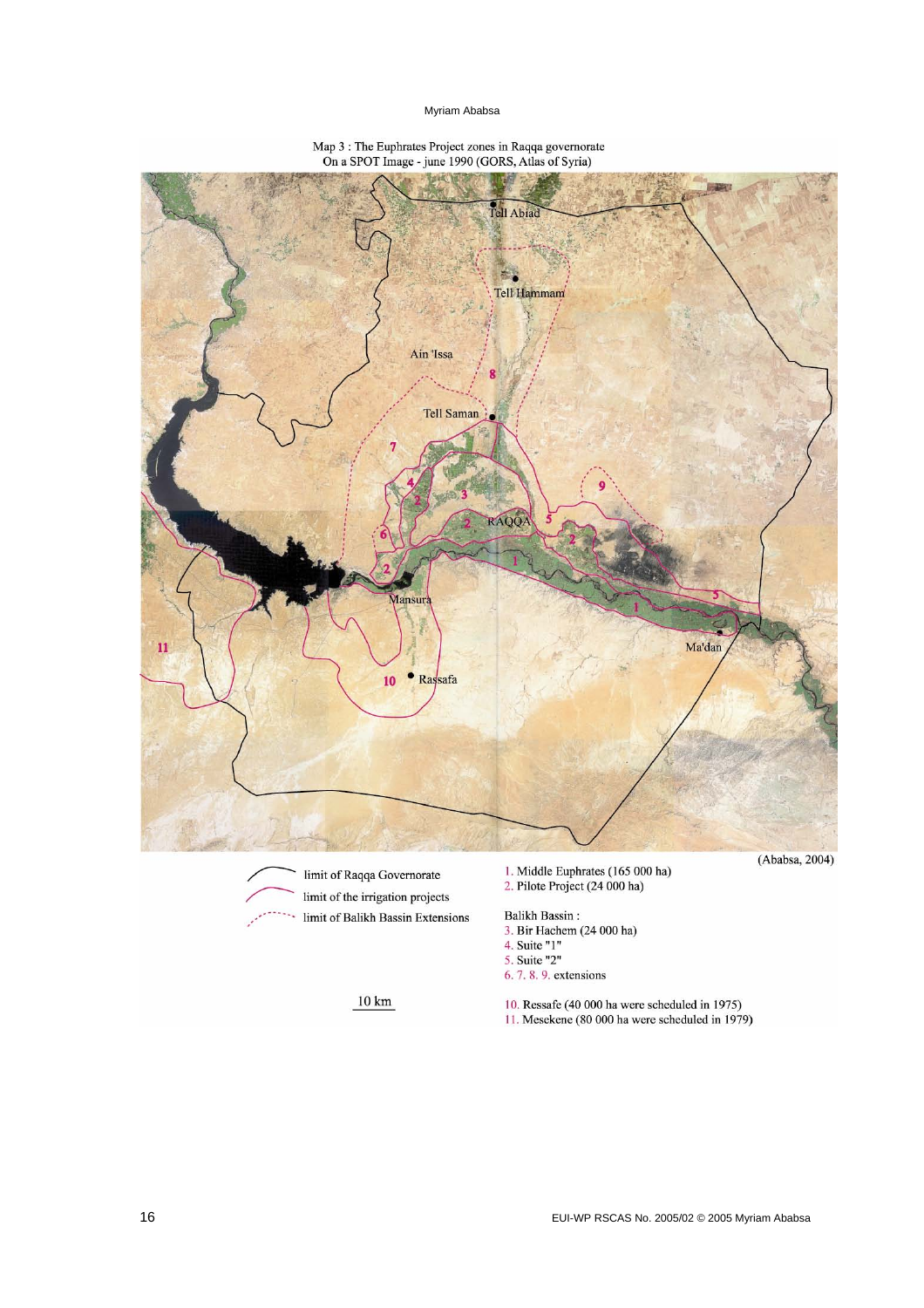#### **References**

- ABABSA, M., 2004. *Idéologies et territoires dans un front pionnier: Raqqa et le Projet de l'Euphrate en Jazîra syrienne*. Thèse de Géographie, (Ph.D.). Université de Tours.
- ABABSA-AL HUSSEINI, M., 2002. 'Mise en valeur agricole et contrôle politique de la vallée de l'Euphrate (1865-1946): étude des relations Etat, nomades et citadins dans le caza de Raqqa', *Bulletin d'Etudes Orientales*, LIII-LIV, Damas: IFEAD, pp. 459-488.
- AMIN, S., 1982. *Irak et Syrie. 1960-1980*. Paris: les Editions de Minuit.
- BATATU, H., 1999. *Syria's Peasantry, the Descendants of Its Lesser Rural Notables, and Their Politics*. Princeton, N.J.: Princeton University Press.
- BAUER, S., *et al.*, 1990. *The Euphrates Development Scheme in Syria. Social impact, Production, Organisation and linkages*. Berlin: German Development Institute.
- BIANQUIS, A. M., 1989. *La Réforme Agraire dans la Ghouta de Damas*. Damas: IFEAD.
- BLANC, P., 2002. *Du Maghreb au Proche-Orient: les défis de l'agriculture*. Paris: L'Harmattan.
- BUSH, R., (ed.), 2002. *Counter-Revolution in Egypts Countryside: Land and Farmers in the Era of Economic Reform*. London and New York: Zed Books.
- GUINE, A., 1972. *Le barrage sur l'Euphrate*. Damas: Office Arabe de Presse.
- HANNOYER, J., 1985. 'Grands projets hydrauliques en Syrie. La tentation orientale', *Maghreb-Machrek*, 109, pp. 24-42.
- HANNOYER, J., 1980. 'Le monde rural avant les réformes', in: A. Raymond, (ed.), *La Syrie d'aujourd'hui*. Paris: *CEROAC*, Editions du CNRS, pp. 273-295.
- HINNEBUSH, R. A., 1989. *Peasant and Bureaucracy in Bathist Syria. The Political Economy of Rural Development*. Boulder: Westview Press.
- KHADER, B., 1984. *La question agraire dans les pays arabes. Le cas de la Syrie*. Louvain: ciaco éditeur.
- KHALAF, S., 1991. 'Land Reform and Classes Structure in Rural Syria', in: R. Antoun and D. Quataert, (eds.), *Syria: Society, Culture and Policy*. Albany: State University of New York Press, pp. 63-78.
- KHOLARS, J. F. and W. A. Mitchell, 1991. *The Euphrates River and the Southeast Anatolia Development Project*. Carbondale and Edwardsville: Southern Illinois University Press.
- KIENLE, E., 1994. *Contemporary Syria. Liberalisation between Cold War and Cold Peace*. London: British Academic Press.
- MAUREL M. C., 1994, *La transition post-collectiviste. Mutations agraires en Europe centrale*, Paris: L'Harmattan.
- MEYER, G., 1982. 'Umsiedlungsprobleme des syrischen Euphrat-Projektes', *Geographische Rundschau*, 34 (12), pp. 465-567.
- MEYER, G., 1990. 'Rural Development and Migration in Northeast Syria', in: P. Salem, M. Murdock, Horowitz, M. Sella, (eds.), *Anthropology and Development in North Africa and the Middle East*. New York: Westview Press, pp. 245-278.
- PICARD, E., 1994. 'Infitâh économique et transition démocratique en Syrie', in: R. Bocco and M. R. Djalili, (eds.), *Moyen-Orient: migrations, démocratisation, mediations*. Paris: PUF, pp. 221-236.
- RABO, A., 1986. *Changes on the Euphrates: Villages, Townwmen and Employees in North East Syria*. Thesis, (Ph.D.). Stockholm.
- RAYMOND, A., (ed.), 1980. *La Syrie d'aujourd'hui*. Paris: Editions du CNRS.